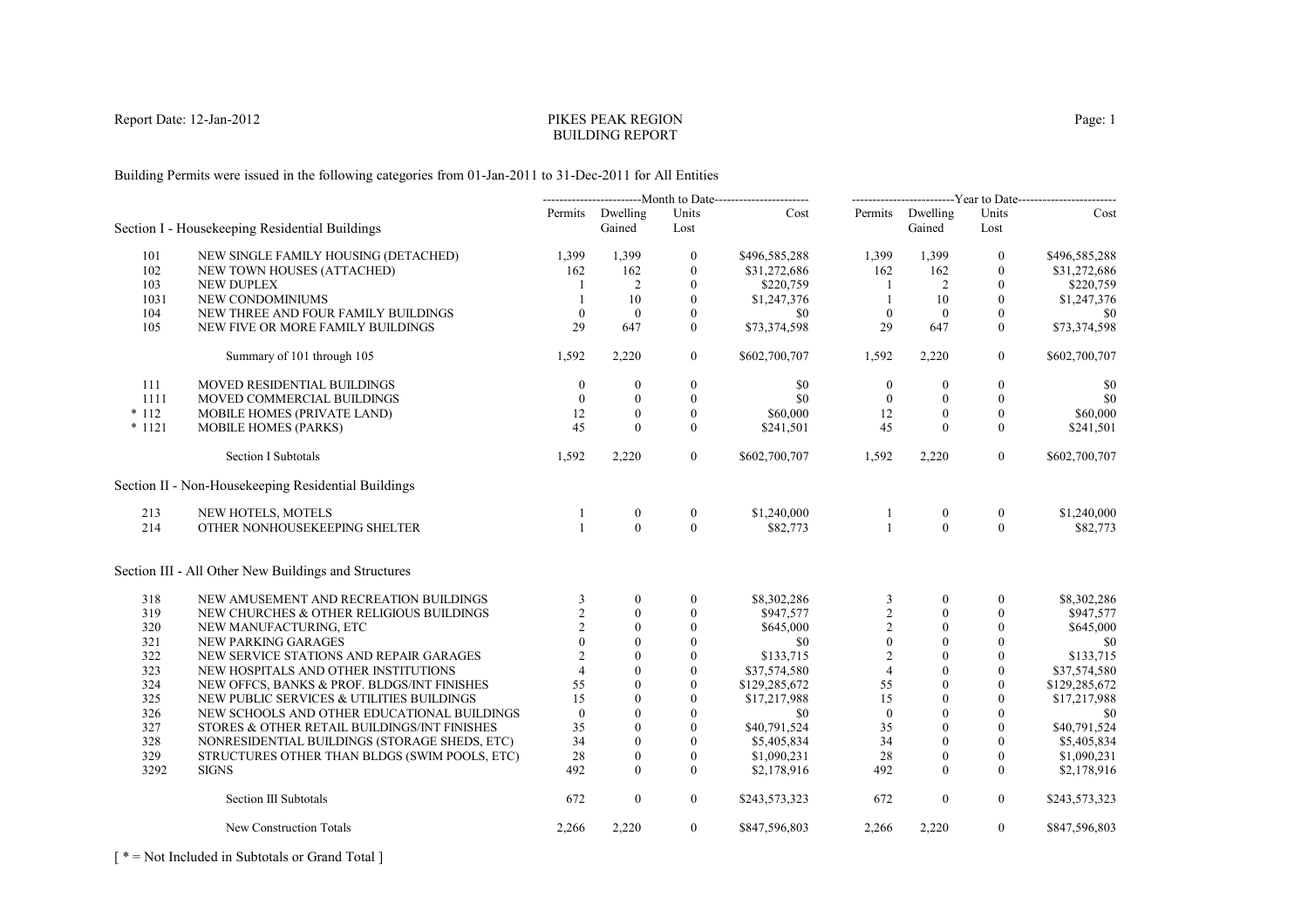## PIKES PEAK REGIONBUILDING REPORT

Building Permits were issued in the following categories from 01-Jan-2011 to 31-Dec-2011 for All Entities

|     |                                                 | ----------------------------Month to Date------------------------ |                            | -------------------------Year to Date------------------------ |                 |                                      |                    |                  |                 |
|-----|-------------------------------------------------|-------------------------------------------------------------------|----------------------------|---------------------------------------------------------------|-----------------|--------------------------------------|--------------------|------------------|-----------------|
|     | Section IV - Additions and Alterations          |                                                                   | Permits Dwelling<br>Gained | Units<br>Lost                                                 | Cost            | Permits                              | Dwelling<br>Gained | Units<br>Lost    | Cost            |
| 433 | RESIDENTIAL BLDGS CONV TO INCREASE UNITS        | $\theta$                                                          | $\theta$                   | $\mathbf{0}$                                                  | \$0             | $\theta$                             | $\left($           | $\bf{0}$         | \$0             |
| 434 | RESIDENTIAL ALTERATIONS (REMODEL, ADD, ETC)     | 18,669                                                            | $\Omega$                   | $\boldsymbol{0}$                                              | \$138,651,386   | 18,669                               |                    |                  | \$138,651,386   |
| 435 | RESIDENTIAL REMODEL THAT DECREASE UNITS         |                                                                   | $\Omega$                   |                                                               | \$31,700        |                                      | $\Omega$           |                  | \$31,700        |
| 436 | RESIDENTIAL GARAGES AND CARPORTS (ATT & DET)    | 253                                                               | $\mathbf{0}$               | $\mathbf{0}$                                                  | \$7,536,332     | 253                                  | $\mathbf{0}$       | $\mathbf{0}$     | \$7,536,332     |
| 437 | COMMERCIAL ALTERATIONS (ADD, REMODEL, ETC)      | 1,733                                                             | $\mathbf{0}$               | $\overline{0}$                                                | \$132,211,130   | 1,733                                | $\overline{0}$     | $\mathbf{0}$     | \$132,211,130   |
|     | Section IV Subtotals                            | 20,657                                                            | $\overline{0}$             | 2                                                             | \$278,430,548   | 20,657                               | $\overline{0}$     | $\overline{2}$   | \$278,430,548   |
|     | Section V - Conversions                         |                                                                   |                            |                                                               |                 |                                      |                    |                  |                 |
| 540 | REMODEL COMMERCIAL TO RESIDENTIAL               | 2                                                                 | 2                          | $\mathbf{0}$                                                  | \$9,200         |                                      |                    | $\bf{0}$         | \$9,200         |
| 541 | REMODEL RESIDENTIAL TO COMMERCIAL               |                                                                   | $\Omega$                   | $\theta$                                                      | \$0             | $\begin{matrix} 2 \\ 0 \end{matrix}$ | $\frac{2}{0}$      | $\Omega$         | \$0             |
|     | Section V Subtotals                             | 2                                                                 | $\overline{2}$             | $\overline{0}$                                                | \$9,200         | 2                                    | 2                  | $\boldsymbol{0}$ | \$9,200         |
|     | Section VI - Demolitions and Razing of Building |                                                                   |                            |                                                               |                 |                                      |                    |                  |                 |
| 645 | DEMOLISH RESIDENTIAL BUILDINGS                  | 74                                                                | $\overline{0}$             | $\theta$                                                      | \$117,588       | 74                                   | $\overline{0}$     | $\overline{0}$   | \$117,588       |
| 649 | DEMOLISH COMMERCIAL BUILDINGS                   |                                                                   | $\Omega$                   | $\theta$                                                      | \$0             | 5                                    | $\theta$           | $\theta$         | \$0             |
|     | Section VI Subtotals                            | 79                                                                | $\theta$                   | $\overline{0}$                                                | \$117,588       | 79                                   | $\overline{0}$     | $\overline{0}$   | \$117,588       |
|     | Add, Alt and Conversion Totals                  | 20,738                                                            | $\overline{2}$             | 2                                                             | \$278,557,336   | 20,738                               | 2                  | 2                | \$278,557,336   |
|     | ***** GRAND TOTAL                               | 23,004                                                            | 2,222                      | 2                                                             | \$1,126,154,139 | 23,004                               | 2,222              | 2                | \$1,126,154,139 |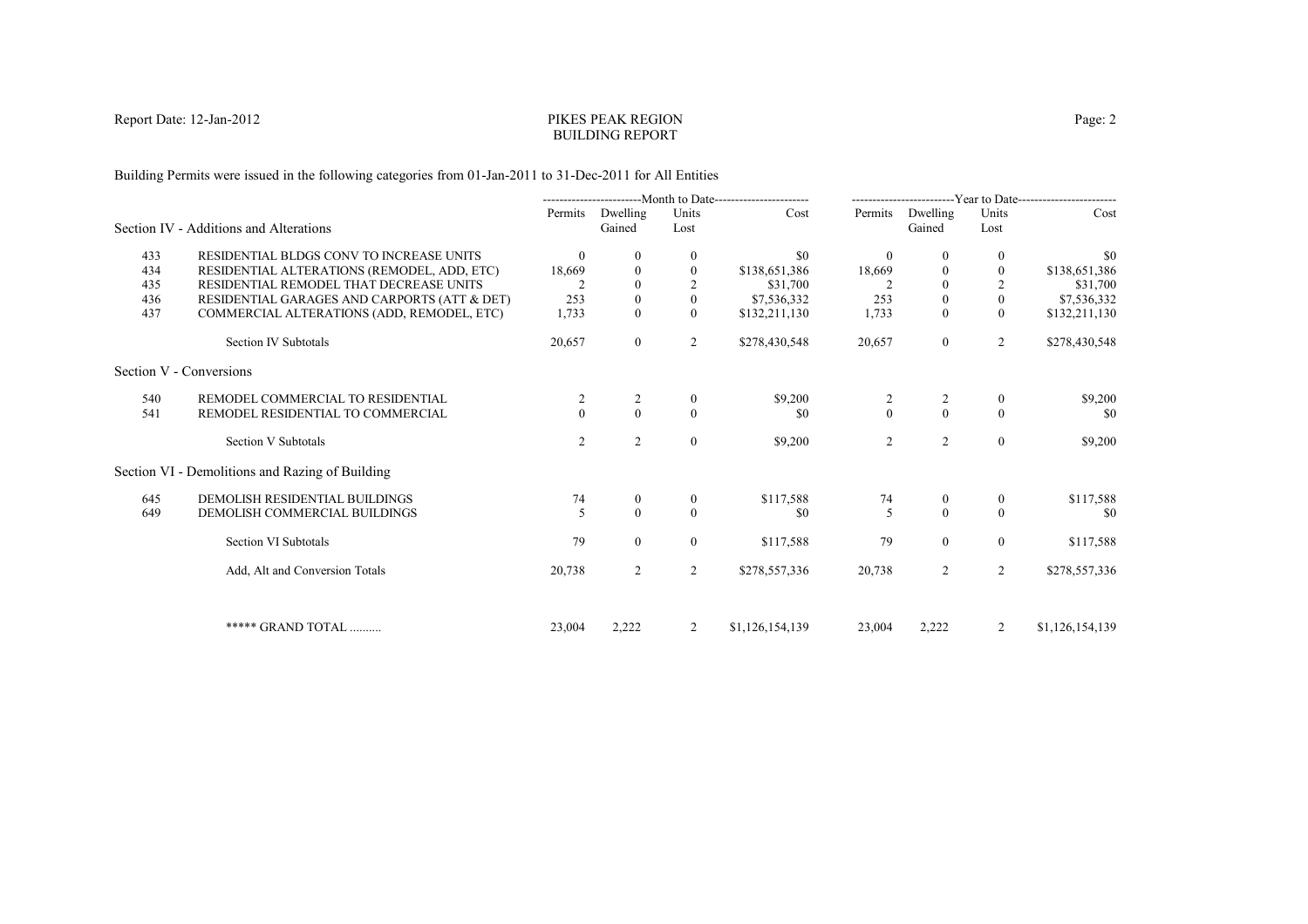### PIKES PEAK REGIONBUILDING REPORT

Building Permits were issued in the following categories from 01-Jan-2011 to 31-Dec-2011 for All Entities

| Classification<br>Permit                                                   | Contractor                           | Cost         |
|----------------------------------------------------------------------------|--------------------------------------|--------------|
| G36722 NEW SINGLE FAMILY HOUSING (DETACHED)                                | <b>ENCORE BUILDERS</b>               | \$1,000,000  |
| 1515 VINE CLIFF HTS - RESIDENCE                                            |                                      |              |
| H64587 COMMERCIAL ALTERATIONS (ADDITIONS, REMODELS, ETC)                   | WESTERN SYSTEMS, INC.                | \$734,400    |
| 5525 ASTROZON BLVD - REROOF                                                |                                      |              |
| H64746 NEW PUBLIC SERVICES & UTILITIES BUILDINGS                           | WEAVER CONSTRUCTION MANAGEMENT, INC. | \$2,458,223  |
| 14671 LOWER FOUNTAIN HTS - NEW TREATMENT PLANT                             |                                      |              |
| H64787 COMMERCIAL ALTERATIONS (ADDITIONS, REMODELS, ETC)                   | FRANSEN/PITTMAN CONSTRUCT. CO.       | \$4,049,591  |
| 4955 BRADLEY RD - ADDITION (STRUCTURAL STEEL BUILDING PLAN ADDED)          |                                      |              |
| H64916 COMMERCIAL ALTERATIONS (ADDITIONS, REMODELS, ETC)                   | H W HOUSTON CONST CO                 | \$1,084,555  |
| 5901 N NEVADA AVE - INT REMODEL, ADD & CHANGE OF OCCUPANCY                 |                                      |              |
| H65206 NEW SINGLE FAMILY HOUSING (DETACHED)                                | OAKWOOD HOMES, LLC                   | \$527,959    |
| 7541 SALT GRASS CT - RESIDENCE                                             |                                      |              |
| H65285 NEW SINGLE FAMILY HOUSING (DETACHED)                                | <b>BOB MCGRATH CONSTRUCTION</b>      | \$595,024    |
| 691 SILVER OAK GRV - RESIDENCE ENGINEER STAMPED                            |                                      |              |
| H65576 NEW HOTELS, MOTELS                                                  | BLUE SPRUCE CONSTRUCTORS, LLC        | \$1,240,000  |
| 8 S NEVADA AVE - INTERIOR FINISH - 62 HOTEL ROOMS                          |                                      |              |
| H65665 NEW SINGLE FAMILY HOUSING (DETACHED)                                | BARBARA MCGRATH CUST.HOME BLDR       | \$702,158    |
| 14750 MILLHAVEN PL - RESIDENCE W DET GARAGE ENG STAMPED (2 PERMITS)        |                                      |              |
| H65755 NEW SINGLE FAMILY HOUSING (DETACHED)                                | RIVERWOOD HOMES OF COLORADO          | \$795,183    |
| 3175 BONNE VISTA DR - RESIDENCE                                            |                                      |              |
| H66649 COMMERCIAL ALTERATIONS (ADDITIONS, REMODELS, ETC)                   | <b>GE JOHNSON CONSTR CO, INC</b>     | \$1,215,943  |
| 1675 W GARDEN OF THE GODS RD, 3RD FLR - INTERIOR REMODEL - OFFICE          |                                      |              |
| H66788 NEW SINGLE FAMILY HOUSING (DETACHED)                                | SCOTT BUILDING, INC                  | \$616,657    |
| 4030 CEDAR HEIGHTS DR - RESIDENCE - ENGINEER STAMPED                       |                                      |              |
| H66857 NEW SINGLE FAMILY HOUSING (DETACHED)                                | PEACEMAKER BUILDERS INC              | \$664,910    |
| 20 BECKWITH DR - RESIDENCE ENG STAMPED                                     | PINKARD CONSTRUCTION COMPANY         |              |
| H66922 NEW HOSPITALS AND OTHER INSTITUTIONS                                |                                      | \$19,867,310 |
| 2445 E CACHE LA POUDRE ST - SKILLED NURSING FACILITY                       |                                      | \$512,251    |
| H67150 NEW SINGLE FAMILY HOUSING (DETACHED)<br>5954 THURBER DR - RESIDENCE | ELITE PROP. OF AMERICA, INC.         |              |
| H67489 COMMERCIAL ALTERATIONS (ADDITIONS, REMODELS, ETC)                   | <b>GE JOHNSON CONSTR CO, INC</b>     | \$600,000    |
| 2222 N NEVADA AVE, 6TH FLR - INTERIOR REMODEL - HOSPICE 6TH FLOOR          |                                      |              |
| H67750 NEW SINGLE FAMILY HOUSING (DETACHED)                                | DME HOMES DBA GJ GARDNER HOMES       | \$500,211    |
| 11791 NORDIC PINE PT - RESIDENCE - ENGINEER STAMPED                        |                                      |              |
| H68508 NEW OFFICES, BANKS, AND PROFESSIONAL BLDGS/INT FINISHES             | CALCON CONSTRUCTORS, INC.            | \$8,776,348  |
| 2312 N NEVADA AVE - NEW BUILDING - CORE AND SHELL                          |                                      |              |
| H68552 NEW SINGLE FAMILY HOUSING (DETACHED)                                | <b>HOMEOWNER</b>                     | \$503,691    |
| 5065 VESSEY RD - RESIDENCE (ENGINEER STAMPED)                              |                                      |              |
| H68841 NEW SINGLE FAMILY HOUSING (DETACHED)                                | TIFFANY HOMES, LLC.                  | \$549,310    |
| 15054 SNOWY PINE PT - RESIDENCE                                            |                                      |              |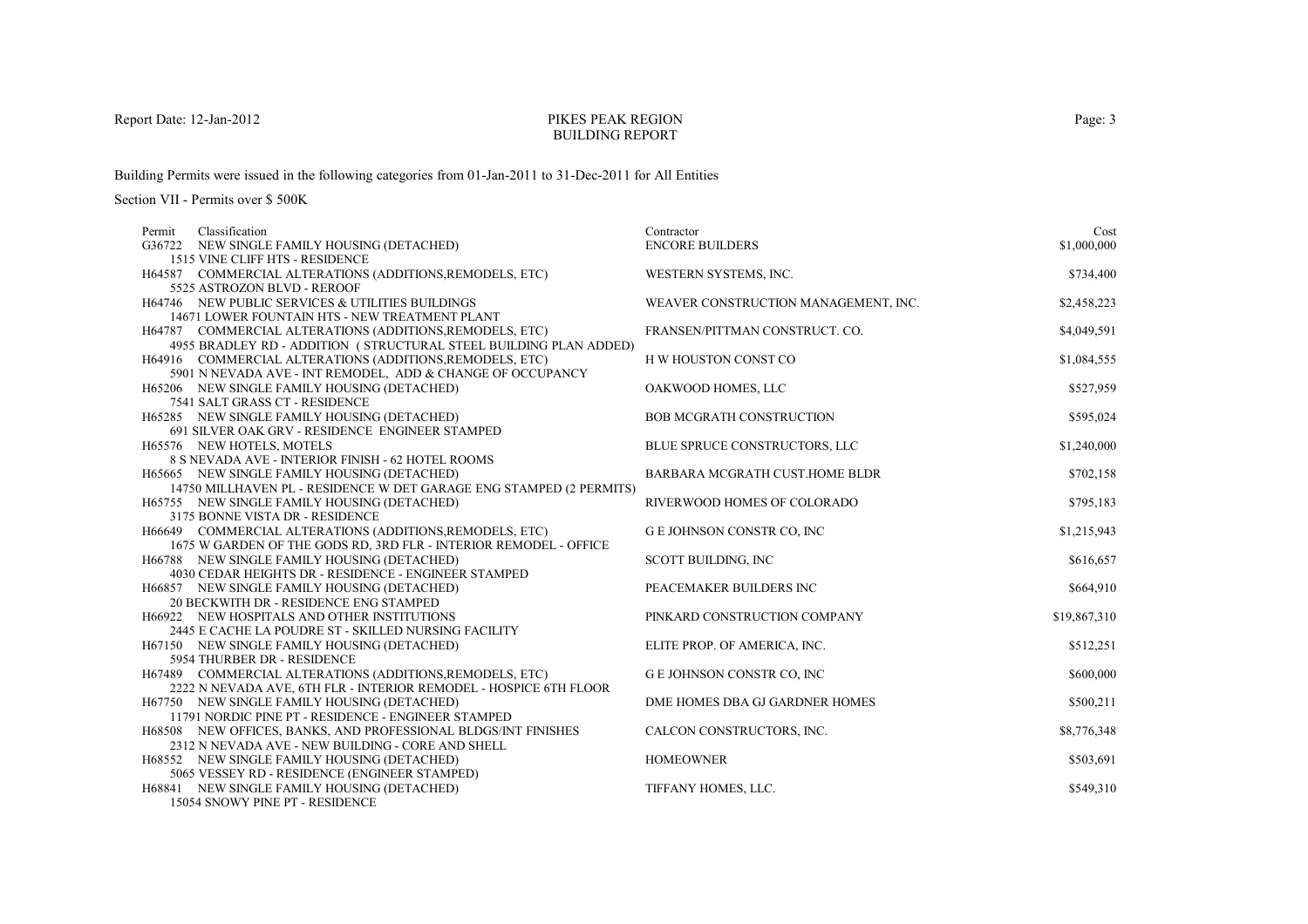### PIKES PEAK REGIONBUILDING REPORT

Building Permits were issued in the following categories from 01-Jan-2011 to 31-Dec-2011 for All Entities

| Classification<br>Permit                                                                    | Contractor                      | Cost        |
|---------------------------------------------------------------------------------------------|---------------------------------|-------------|
| H68859 NEW SINGLE FAMILY HOUSING (DETACHED)                                                 | <b>HOOD CUSTOM HOMES</b>        | \$619,291   |
| 5670 VESSEY RD - RESIDENCE ENGINEER STAMPED                                                 |                                 |             |
| H69052 NEW SINGLE FAMILY HOUSING (DETACHED)                                                 | COMITO BUILDING AND DESIGN, LLC | \$631,143   |
| 1745 OAKMOOR HTS - RESIDENCE                                                                |                                 |             |
| H69059 NEW SINGLE FAMILY HOUSING (DETACHED)                                                 | RIVERWOOD HOMES OF COLORADO     | \$778,346   |
| 19760 KNIGHTS CROSSING - RESIDENCE - ENGINEER STAMPED                                       |                                 |             |
| H69074 NEW SINGLE FAMILY HOUSING (DETACHED)                                                 | <b>GGC HOMES LLC</b>            | \$566,806   |
| 2912 CATHEDRAL PARK VW - RESIDENCE<br>H69154 NEW SINGLE FAMILY HOUSING (DETACHED)           | ELITE PROP. OF AMERICA, INC.    | \$502,374   |
| 13385 CLINET DR - RESIDENCE                                                                 |                                 |             |
| H69400 COMMERCIAL ALTERATIONS (ADDITIONS, REMODELS, ETC)                                    | COLARELLI CONSTRUCTION, INC.    | \$1,292,904 |
| 15 E MOTOR WAY - ADDITION AND INTERIOR REMODEL-- CHG FRM W TO E 03/01/11 JKL                |                                 |             |
| H69419 COMMERCIAL ALTERATIONS (ADDITIONS, REMODELS, ETC)                                    | SAUNDERS CONSTRUCTION INC       | \$3,099,895 |
| 2842 FRONT ST - ADDITION                                                                    |                                 |             |
| H69715 NEW SINGLE FAMILY HOUSING (DETACHED)                                                 | <b>HAMMER HOMES</b>             | \$528,993   |
| 19010 PURSER CT - RESIDENCE                                                                 |                                 |             |
| H70023 COMMERCIAL ALTERATIONS (ADDITIONS, REMODELS, ETC)                                    | HIMMELMAN CONSTRUCTION, INC.    | \$1,000,000 |
| 1103 W PERRY PARK AVE - INTERIOR REMODEL-SCHOOL                                             |                                 |             |
| H70489 NONRESIDENTAIL BUILDINGS (STORAGE SHEDS, ETC)                                        | HAMMERS CONSTRUCTION, INC       | \$1,143,778 |
| 7911 CESSNA DR - NEW HANGAR/BACK TO SHELL (TO COMPLETE # F31035)                            |                                 |             |
| H70606 STORES AND OTHER RETAIL BUILDINGS/INT FINISHES                                       | COLARELLI CONSTRUCTION, INC.    | \$5,605,000 |
| 4955 NEW CAR DR - NEW DEALERSHIP                                                            |                                 |             |
| H70697 NEW SINGLE FAMILY HOUSING (DETACHED)                                                 | VANTAGE HOMES CORPORATION       | \$558,340   |
| 12446 CREEKHURST DR - RESIDENCE<br>H70838 COMMERCIAL ALTERATIONS (ADDITIONS, REMODELS, ETC) | THE COLORADO COLLEGE            | \$850,000   |
| 908 N CASCADE AVE - GENERATOR REPLACEMENT                                                   |                                 |             |
| H70991 NEW SINGLE FAMILY HOUSING (DETACHED)                                                 | <b>BELLA VITA CUSTOM HOMES</b>  | \$551,568   |
| 13665 RANDOM RIDGE VW - RESIDENCE ENGINEER STAMPED                                          |                                 |             |
| H71134 COMMERCIAL ALTERATIONS (ADDITIONS, REMODELS, ETC)                                    | G E JOHNSON CONSTR CO, INC      | \$2,700,000 |
| 1645 W GARDEN OF THE GODS RD - INTERIOR REMODEL                                             |                                 |             |
| H71609 COMMERCIAL ALTERATIONS (ADDITIONS, REMODELS, ETC)                                    | DAYSTAR BUILDING COMPANY        | \$595,000   |
| 19 N TEJON ST, 010,110,30 - INTERIOR REMODEL 010,110 & 300.                                 |                                 |             |
| H71804 NEW SINGLE FAMILY HOUSING (DETACHED)                                                 | <b>BUILTRITE BUILDERS</b>       | \$655,504   |
| 9782 PINEDALE DR - RESIDENCE ENGINEER STAMPED                                               |                                 |             |
| H71806 NEW SINGLE FAMILY HOUSING (DETACHED)                                                 | <b>BUILTRITE BUILDERS</b>       | \$511,969   |
| 6230 COLFAX TER - RESIDENCE ENGINEER STAMPED                                                |                                 |             |
| H71859 NEW SINGLE FAMILY HOUSING (DETACHED)                                                 | OAKWOOD HOMES, LLC              | \$547,335   |
| 7704 CANDLELIGHT LN - RESIDENCE                                                             |                                 |             |
| H71976 NEW SINGLE FAMILY HOUSING (DETACHED)                                                 | CHALLENGER HOMES, INC.          | \$565,395   |
| 1175 WOODMOOR ACRES DR - RESIDENCE                                                          |                                 |             |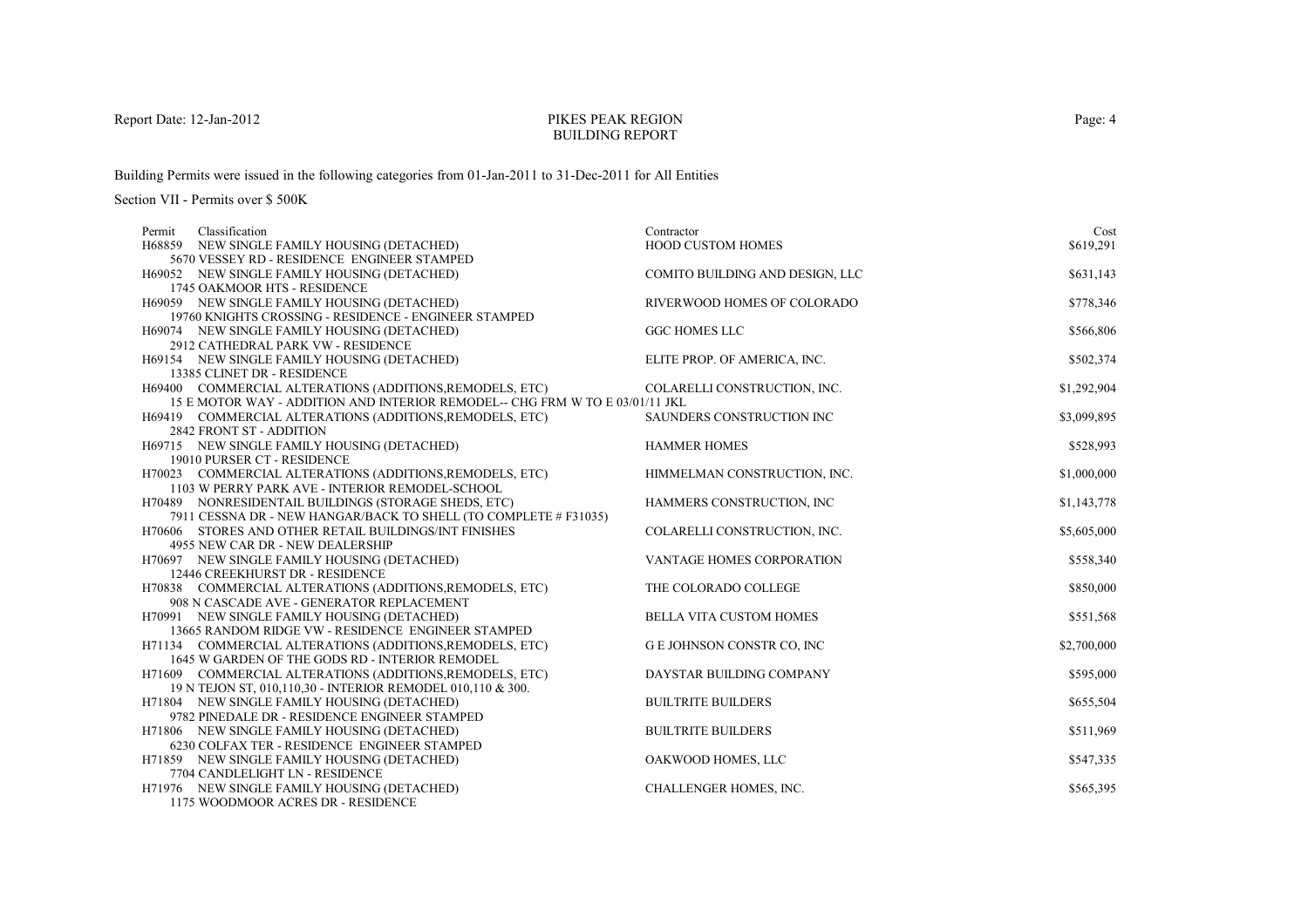#### PIKES PEAK REGIONBUILDING REPORT

Building Permits were issued in the following categories from 01-Jan-2011 to 31-Dec-2011 for All Entities

| Classification<br>Permit                                                    | Contractor                     | Cost        |
|-----------------------------------------------------------------------------|--------------------------------|-------------|
| H71977 NEW SINGLE FAMILY HOUSING (DETACHED)                                 | CHALLENGER HOMES, INC.         | \$565,489   |
| 835 WOODMOOR ACRES DR - RESIDENCE                                           |                                |             |
| H71978 NEW SINGLE FAMILY HOUSING (DETACHED)                                 | <b>CHALLENGER HOMES, INC.</b>  | \$565,489   |
| 915 WOODMOOR ACRES DR - RESIDENCE                                           |                                |             |
| H72003 NEW SINGLE FAMILY HOUSING (DETACHED)                                 | <b>STEVEN R JOHNSON</b>        | \$600,291   |
| 4115 HAMMER RANCH RD - RESIDENCE ENGINEER STAMPED                           |                                |             |
| H72127 NEW OFFICES, BANKS, AND PROFESSIONAL BLDGS/INT FINISHES              | CALCON CONSTRUCTORS, INC.      | \$1,015,001 |
| 2312 N NEVADA AVE, 100 - INTERIOR FINISH - MEDICAL/ CHG SUITE#110 TO 100    |                                |             |
| H72262 STORES AND OTHER RETAIL BUILDINGS/INT FINISHES                       | T-BONE CONSTRUCTION, INC.      | \$850,000   |
| 1810 MAIN ST - NEW STORE                                                    |                                |             |
| H72281 NEW SINGLE FAMILY HOUSING (DETACHED)                                 | MOELLER CUSTOM PROPERTIES, INC | \$875,416   |
| 14250 AIKEN RIDE VW - RESIDENCE - ENGINEER STAMPED                          |                                |             |
| H72427 NEW SINGLE FAMILY HOUSING (DETACHED)                                 | <b>BUILTRITE BUILDERS</b>      | \$516,483   |
| 13266 CEDARVILLE WAY - RESIDENCE - ENGINEER STAMPED                         |                                |             |
| H72438 NEW FIVE OR MORE FAMILY BUILDINGS                                    | <b>BBL BUILDERS, L.P.</b>      | \$1,821,379 |
| 2710 GOLDEN CURRANT VW - NEW APARTMENT BUILDING - TYPE 2 (12 UNIT/3 STORY)  |                                |             |
| H72444 NEW FIVE OR MORE FAMILY BUILDINGS                                    | <b>BBL BUILDERS, L.P.</b>      | \$4,111,620 |
| 2784 GOLDEN CURRANT VW - NEW APARTMENT BUILDING/TYPE 4A - 38 UNIT/3 STORY   |                                |             |
| H72446 NEW FIVE OR MORE FAMILY BUILDINGS                                    | <b>BBL BUILDERS, L.P.</b>      | \$3,102,498 |
| 6822 ALPINE CURRANT VW - APARTMENT BUILDING/TYPE 3A (26 UNIT/3 STORY)       |                                |             |
| H72447 NEW FIVE OR MORE FAMILY BUILDINGS                                    | <b>BBL BUILDERS, L.P.</b>      | \$3,027,564 |
| 6805 ALPINE CURRANT VW - NEW APARTMENT BUILDING-TYPE 4 (32 UNIT/3 STORY)    |                                |             |
| H72449 NEW FIVE OR MORE FAMILY BUILDINGS                                    | <b>BBL BUILDERS, L.P.</b>      | \$2,997,390 |
| 6895 ALPINE CURRANT VW - NEW APARTMENT BUILDING-TYPE 4 (32 UNIT/3 STORY)    |                                |             |
| H72459 NEW FIVE OR MORE FAMILY BUILDINGS                                    | <b>BBL BUILDERS, L.P.</b>      | \$1,584,420 |
| 2756 GOLDEN CURRANT VW - NEW APARTMENT BUILDING TYPE 1 (12 UNITS/3 STORIES) |                                |             |
| H72466 NEW FIVE OR MORE FAMILY BUILDINGS                                    | <b>BBL BUILDERS, L.P.</b>      | \$1,584,420 |
| 2770 GOLDEN CURRANT VW - NEW APARTMENT BUILDING TYPE 1 (12 UNITS/3 STORIES) |                                |             |
| H72476 NEW FIVE OR MORE FAMILY BUILDINGS                                    | <b>BBL BUILDERS, L.P.</b>      | \$2,359,146 |
| 2728 GOLDEN CURRANT VW - NEW APARTMENT BUILDINGS TYPE 3 (22 UNIT/3 STORY)   |                                |             |
| H72477 NEW FIVE OR MORE FAMILY BUILDINGS                                    | <b>BBL BUILDERS, L.P.</b>      | \$2,359,146 |
| 2742 GOLDEN CURRANT VW - NEW APARTMENT BUILDING TYPE 3 (22 UNITS/3 STORY)   |                                |             |
| H72482 NEW FIVE OR MORE FAMILY BUILDINGS                                    | <b>BBL BUILDERS, L.P.</b>      | \$2,278,116 |
| 6913 ALPINE CURRANT VW - NEW APARTMENT BUILDING TYPE 3 (22 UNITS/ 3 STORY)  |                                |             |
| H72794 COMMERCIAL ALTERATIONS (ADDITIONS, REMODELS, ETC)                    | PICARD ENTERPRISES, INC.       | \$550,000   |
| 8610 EXPLORER DR, 215 - INTERIOR REMODEL - OFFICE                           |                                |             |
| H73501 NEW SINGLE FAMILY HOUSING (DETACHED)                                 | RICHMOND AMERICAN HOMES        | \$513,568   |
| 10993 TORREYS PEAK WAY - RESIDENCE                                          |                                |             |
| H73643 NEW SINGLE FAMILY HOUSING (DETACHED)                                 | THE AUGUSTA GROUP LLC          | \$1,200,000 |
| 13644 RANDOM RIDGE VW - RESIDENCE ENGINEER STAMPED                          |                                |             |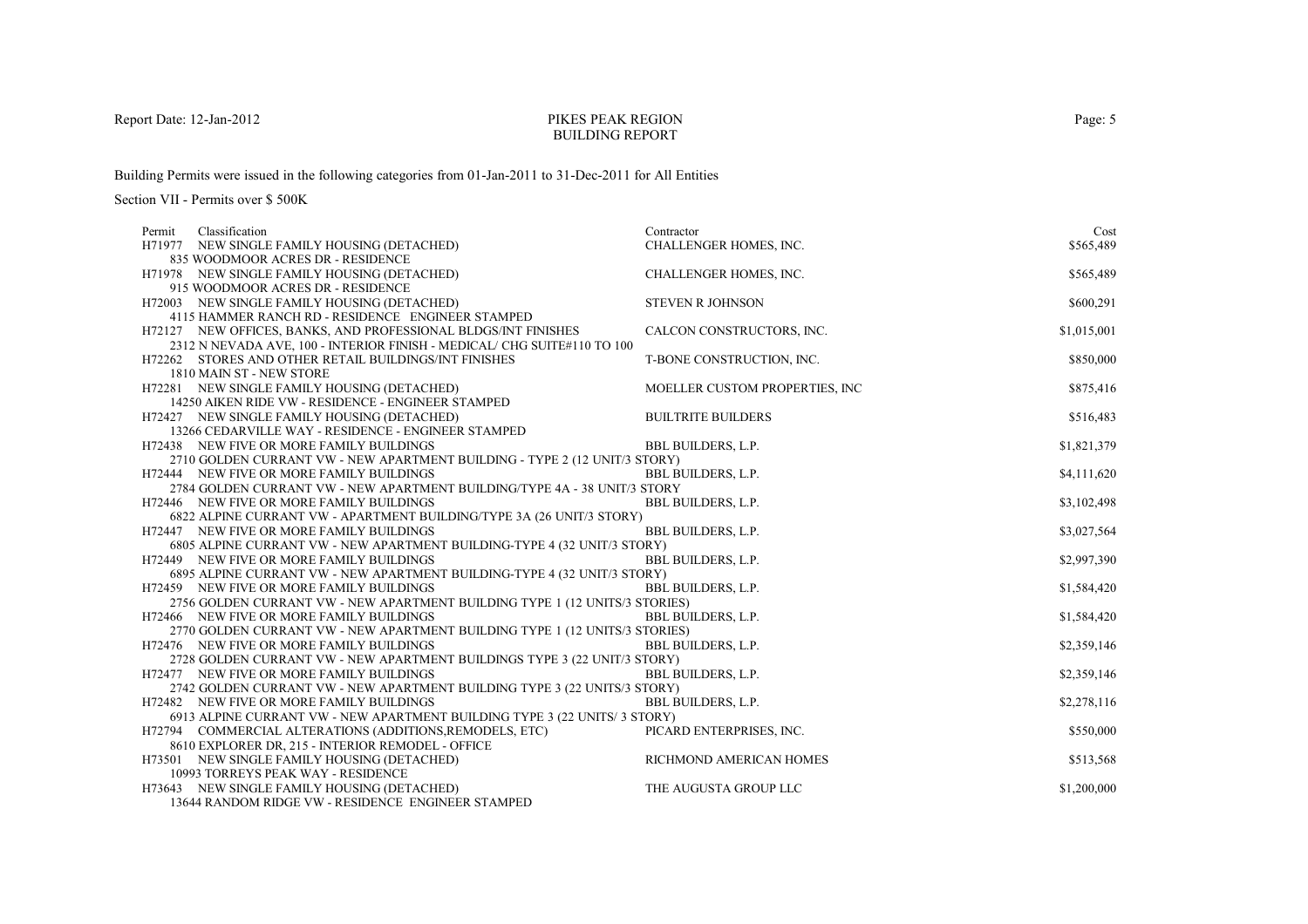## PIKES PEAK REGIONBUILDING REPORT

Building Permits were issued in the following categories from 01-Jan-2011 to 31-Dec-2011 for All Entities

| Permit Classification                                                                     | Contractor                       | Cost        |
|-------------------------------------------------------------------------------------------|----------------------------------|-------------|
| H73813 NEW SINGLE FAMILY HOUSING (DETACHED)                                               | CREEKSTONE DEVELOPMENT, INC.     | \$770,257   |
| 6310 ADAMANTS DR - RESIDENCE                                                              |                                  |             |
| H73816 NEW SINGLE FAMILY HOUSING (DETACHED)                                               | CREEKSTONE DEVELOPMENT, INC.     | \$770,257   |
| 7004 ANTONITO CT - RESIDENCE                                                              |                                  |             |
| H73857 NEW SINGLE FAMILY HOUSING (DETACHED)                                               | <b>GGC HOMES LLC</b>             | \$518,741   |
| 2953 CATHEDRAL PARK VW - RESIDENCE                                                        |                                  |             |
| H74020 NEW SINGLE FAMILY HOUSING (DETACHED)                                               | <b>BUILTRITE BUILDERS</b>        | \$648,544   |
| 5570 BUTLER CT - RESIDENCE                                                                |                                  |             |
| H74202 NEW SINGLE FAMILY HOUSING (DETACHED)                                               | <b>COWELL CONSTRUCTION</b>       | \$622,489   |
| 14655 SUN HILLS DR - RESIDENCE<br>H74636 NEW SINGLE FAMILY HOUSING (DETACHED)             | <b>HOMEOWNER</b>                 | \$510,087   |
| 4651 RED ROCK RANCH DR - RESIDENCE ENGINEER STAMPED                                       |                                  |             |
| H75083 NEW SINGLE FAMILY HOUSING (DETACHED)                                               | T J'S WINDOW & REMODELING        | \$541,033   |
| 9655 KILNINVER CT - RESIDENCE                                                             |                                  |             |
| H75821 NEW PUBLIC SERVICES & UTILITIES BUILDINGS                                          | <b>GE JOHNSON CONSTR CO, INC</b> | \$1,600,000 |
| 1510 HANCOCK EXPY - NEW BUILDING                                                          |                                  |             |
| H76182 NEW SINGLE FAMILY HOUSING (DETACHED)                                               | CRAFTSMAN BASEMENT FINISH CO.    | \$510,370   |
| 17408 OLD CHEROKEE TRL - RESIDENCE                                                        |                                  |             |
| H76356 NEW SINGLE FAMILY HOUSING (DETACHED)                                               | ACUFF HOMES, INC.                | \$508,300   |
| 12426 OAK HOLLOW CT - RESIDENCE                                                           |                                  |             |
| H76651 NEW SINGLE FAMILY HOUSING (DETACHED)                                               | VANTAGE HOMES CORPORATION        | \$530,310   |
| 12456 CREEKHURST DR - RESIDENCE                                                           |                                  |             |
| H76710 NEW OFFICES, BANKS, AND PROFESSIONAL BLDGS/INT FINISHES                            | MAXWELL BUILDERS, INC.           | \$625,000   |
| 5430 TUTT BLVD - NEW OFFICE BUILDING                                                      |                                  |             |
| H76853 COMMERCIAL ALTERATIONS (ADDITIONS, REMODELS, ETC)                                  | BRYAN CONSTRUCTION, INC.         | \$930,000   |
| 2 N CASCADE AVE, 100 - INTERIOR REMODEL                                                   |                                  |             |
| H77050 NEW SINGLE FAMILY HOUSING (DETACHED)                                               | DME HOMES DBA GJ GARDNER HOMES   | \$672,905   |
| 12190 FOX BRUSH DR - RESIDENCE - ENGINEER STAMPED                                         |                                  |             |
| H77146 NEW SINGLE FAMILY HOUSING (DETACHED)                                               | <b>BUILTRITE BUILDERS</b>        | \$1,122,512 |
| 14350 MILLHAVEN PL - RESIDENCE (ENGINEER STAMPED)                                         |                                  |             |
| H77806 NEW SINGLE FAMILY HOUSING (DETACHED)                                               | SADDLETREE INC.                  | \$507,360   |
| 4962 ALBERTA FALLS WAY - RESIDENCE                                                        |                                  |             |
| H78146 NEW SINGLE FAMILY HOUSING (DETACHED)                                               | HOMES BY MICHAEL HALL            | \$645,346   |
| 4985 VESSEY RD - RESIDENCE                                                                |                                  |             |
| H78275 NEW SINGLE FAMILY HOUSING (DETACHED)                                               | ELEVATION HOMES, LLC             | \$525,043   |
| 3807 BLUE HERON SPRING LN - RESIDENCE<br>H78466 NEW PUBLIC SERVICES & UTILITIES BUILDINGS | G E JOHNSON CONSTR CO, INC       |             |
| 1675 W GARDEN OF THE GODS RD. 2ND FLOOR - INTERIOR FINISH- OFFICES/EXAM ROOMS             |                                  | \$4,352,332 |
| H78982 NEW SINGLE FAMILY HOUSING (DETACHED)                                               | BRAD HORSLEY CONSTRUCTION, INC   | \$636,880   |
| 8335 LAURALWOOD LN - RESIDENCE - ENGINEER STAMPED                                         |                                  |             |
|                                                                                           |                                  |             |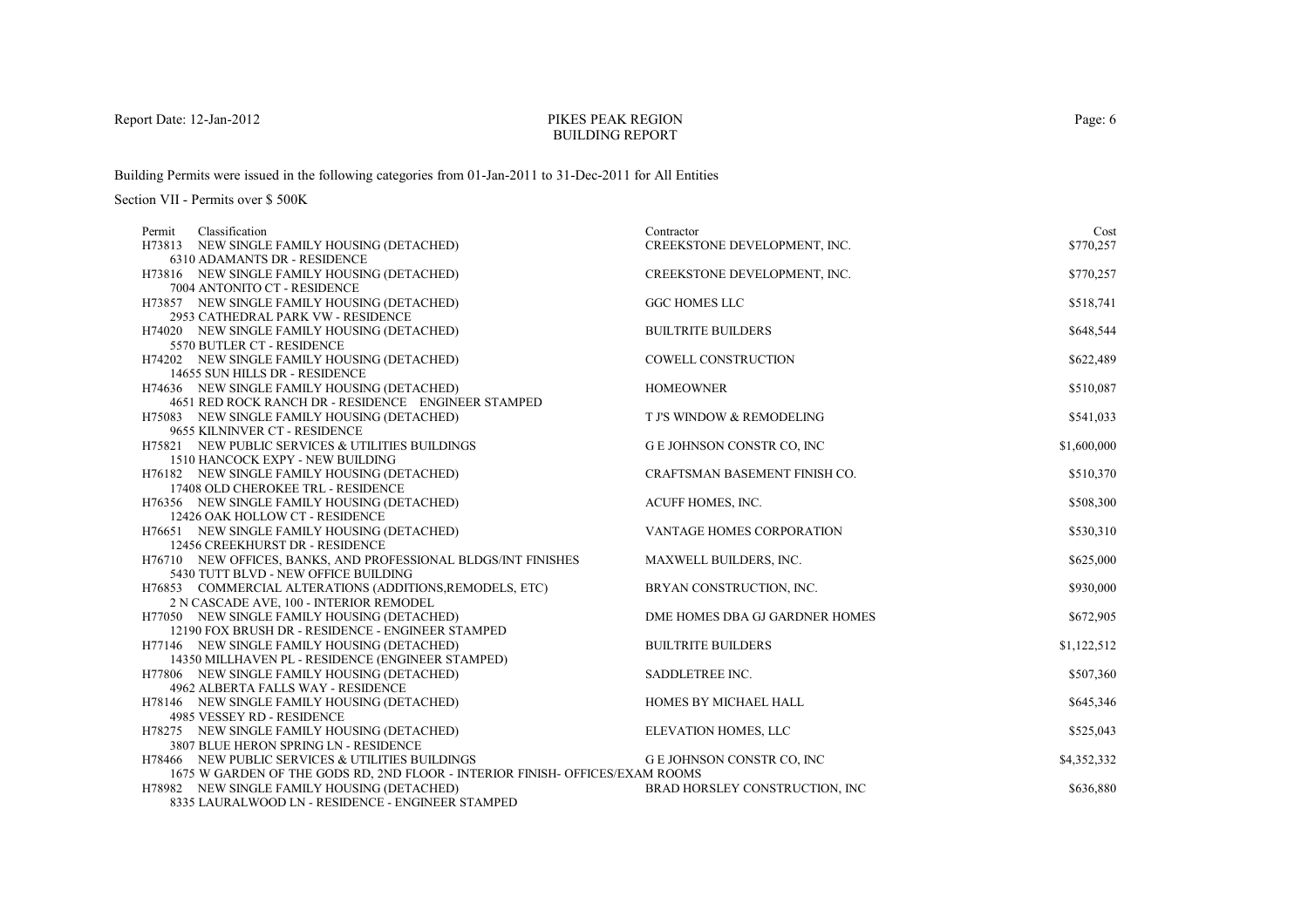## PIKES PEAK REGIONBUILDING REPORT

Building Permits were issued in the following categories from 01-Jan-2011 to 31-Dec-2011 for All Entities

| Classification<br>Permit                                                                         | Contractor                            | Cost         |
|--------------------------------------------------------------------------------------------------|---------------------------------------|--------------|
| H79040 NEW SINGLE FAMILY HOUSING (DETACHED)                                                      | <b>BUILTRITE BUILDERS</b>             | \$528,147    |
| 5790 GLADSTONE ST - RESIDENCE - ENGINEER STAMPED                                                 |                                       |              |
| H79168 NEW SINGLE FAMILY HOUSING (DETACHED)                                                      | PALACE HOMES, INC.                    | \$857,169    |
| 16392 TIMBER MEADOW DR - RESIDENCE - ENGINEER STAMPED                                            |                                       |              |
| H79195 NEW SINGLE FAMILY HOUSING (DETACHED)                                                      | T J'S WINDOW & REMODELING             | \$541,033    |
| 2265 RAINBOWS END PT - RESIDENCE                                                                 |                                       |              |
| H79557 COMMERCIAL ALTERATIONS (ADDITIONS, REMODELS, ETC)                                         | <b>GE JOHNSON CONSTR CO, INC</b>      | \$2,315,204  |
| 1103 ACADEMY PARK LOOP - INTERIOR REMODEL AND ADDITION                                           |                                       |              |
| H79654 NEW SINGLE FAMILY HOUSING (DETACHED)                                                      | <b>BUILTRITE BUILDERS</b>             | \$924,986    |
| 14390 MILLHAVEN PL - RESIDENCE - ENGINEER STAMPED                                                |                                       |              |
| H79752 NEW SINGLE FAMILY HOUSING (DETACHED)                                                      | DME HOMES DBA GJ GARDNER HOMES        | \$683,440    |
| 12845 PURPLE MOUNTAIN TRL - RESIDENCE                                                            |                                       |              |
| H80056 COMMERCIAL ALTERATIONS (ADDITIONS, REMODELS, ETC)                                         | MCGARRITY- GASSMAN CONST. GROUP, INC. | \$1,275,000  |
| 2726 N UNION BLVD - INTERIOR REMODEL                                                             |                                       |              |
| H80087 NEW SINGLE FAMILY HOUSING (DETACHED)                                                      | ELITE PROP. OF AMERICA, INC.          | \$544,607    |
| 13421 CRANE CANYON LOOP - RESIDENCE                                                              |                                       |              |
| H80230 COMMERCIAL ALTERATIONS (ADDITIONS, REMODELS, ETC)<br>902 N CASCADE AVE - INTERIOR REMODEL | <b>GERALD H PHIPPS INC</b>            | \$7,500,000  |
| H80297 COMMERCIAL ALTERATIONS (ADDITIONS, REMODELS, ETC)                                         | DANIEL-BARRY CONSTRUCTION INC         | \$534,351    |
| 930 N CASCADE AVE - INTERIOR REMODEL- DORM                                                       |                                       |              |
| H80549 NEW SINGLE FAMILY HOUSING (DETACHED)                                                      | <b>TRENDS WEST BUILDERS</b>           | \$538,588    |
| 2820 PAR THREE HTS - RESIDENCE                                                                   |                                       |              |
| H80719 STORES AND OTHER RETAIL BUILDINGS/INT FINISHES                                            | JACKSON DEAN CONSTRUCTION             | \$14,949,456 |
| 701 N ACADEMY BLVD - RETAIL BUILDING THRU FINISH                                                 |                                       |              |
| H80720 NEW SINGLE FAMILY HOUSING (DETACHED)                                                      | <b>G.J. GARDNER HOMES-NORTHGATE</b>   | \$563,608    |
| 10754 HOLMES RD - RESIDENCE - ENGINEER STAMPED                                                   |                                       |              |
| H80859 NEW SINGLE FAMILY HOUSING (DETACHED)                                                      | <b>BUILTRITE BUILDERS</b>             | \$543,102    |
| 5820 GLADSTONE ST - RESIDENCE                                                                    |                                       |              |
| H81118 NEW SINGLE FAMILY HOUSING (DETACHED)                                                      | <b>BRIESE ENTERPRISES</b>             | \$657,950    |
| 15685 OPEN SKY WAY - RESIDENCE                                                                   |                                       |              |
| H81968 STORES AND OTHER RETAIL BUILDINGS/INT FINISHES                                            | THOMAS GEN. CONTRACTORS, INC.         | \$660,000    |
| 6960 MESA RIDGE PKWY - NEW RETAIL STORE                                                          |                                       |              |
| H82033 NEW SINGLE FAMILY HOUSING (DETACHED)                                                      | <b>BUILTRITE BUILDERS</b>             | \$655,128    |
| 2840 MEADOW RUN CIR - RESIDENCE                                                                  |                                       |              |
| H82035 NEW SINGLE FAMILY HOUSING (DETACHED)                                                      | <b>BUILTRITE BUILDERS</b>             | \$731,128    |
| 9970 HIGHLAND GLEN PL - RESIDENCE                                                                |                                       |              |
| H82266 COMMERCIAL ALTERATIONS (ADDITIONS, REMODELS, ETC)                                         | HEATH CONSTRUCTION                    | \$1,018,567  |
| 6310 S HWY 85-87 - INTERIOR REMODEL                                                              |                                       |              |
| H82552 NEW SINGLE FAMILY HOUSING (DETACHED)                                                      | KIRELLA HOMES, INC                    | \$833,466    |
| 1545 CEDAR VALLEY LN - RESIDENCE ENGINEER STAMPED                                                |                                       |              |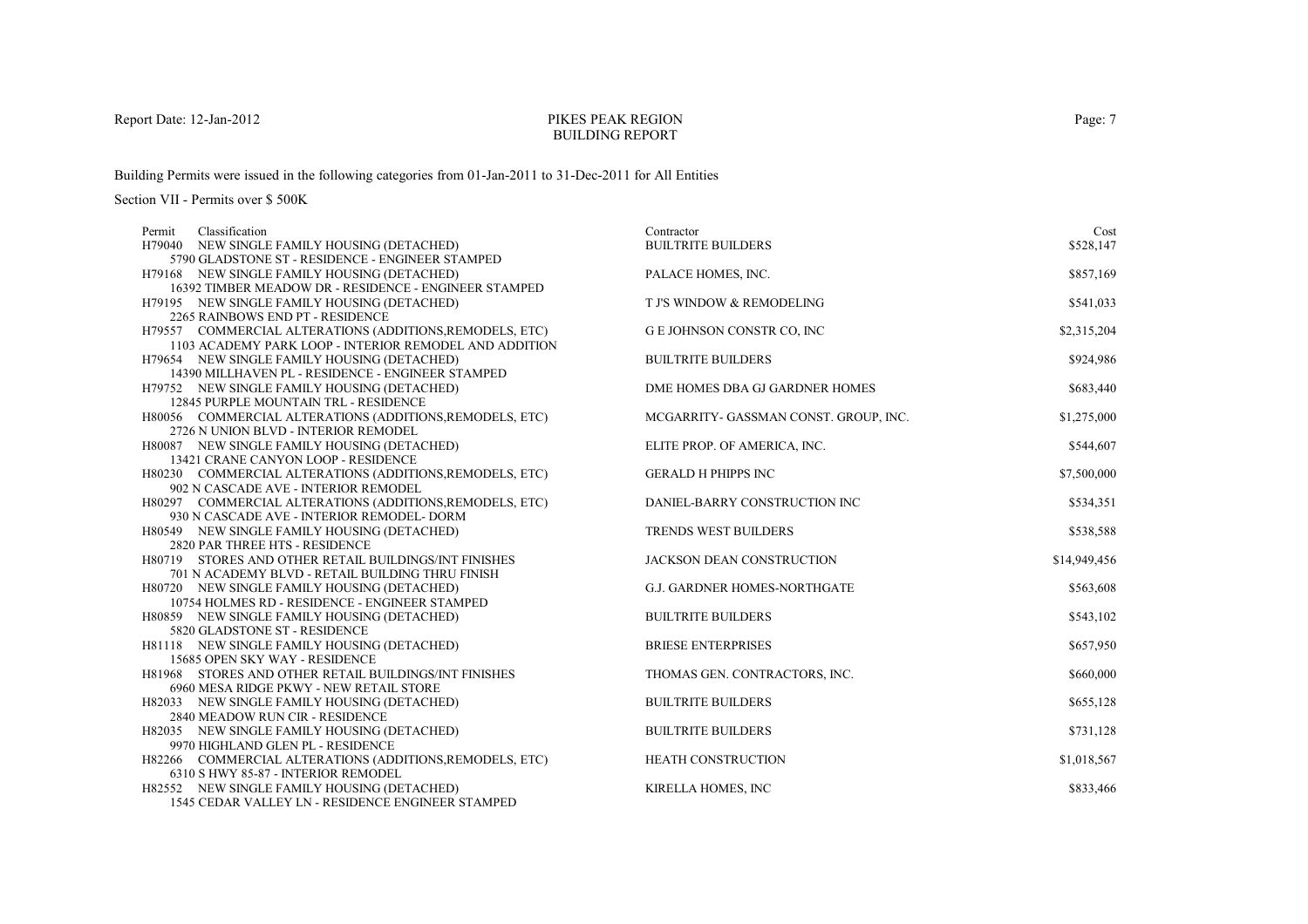## PIKES PEAK REGIONBUILDING REPORT

Building Permits were issued in the following categories from 01-Jan-2011 to 31-Dec-2011 for All Entities

| Classification<br>Permit                                                       | Contractor                          | Cost        |
|--------------------------------------------------------------------------------|-------------------------------------|-------------|
| H82977 NEW SINGLE FAMILY HOUSING (DETACHED)                                    | <b>G.J. GARDNER HOMES-NORTHGATE</b> | \$514,696   |
| 5625 VESSEY RD - RESIDENCE                                                     |                                     |             |
| H83263 COMMERCIAL ALTERATIONS (ADDITIONS, REMODELS, ETC)                       | NUNN CONSTRUCTION INC               | \$3,882,000 |
| 1635 OLD RANCH RD - NEW ADDITION                                               |                                     |             |
| H83885 NEW OFFICES, BANKS, AND PROFESSIONAL BLDGS/INT FINISHES                 | HAPPEL & ASSOCIATES, INC            | \$1,048,000 |
| 3606 AUSTIN BLUFFS PKWY - NEW OFFICE BUILDING                                  |                                     |             |
| H83935 NEW SINGLE FAMILY HOUSING (DETACHED)                                    | COPPER MOUNTAIN CUSTOM HOMES        | \$614,400   |
| 318 IRVINGTON CT - RESIDENCE (ENGINEER STAMPED)                                |                                     |             |
| H84560 NEW SINGLE FAMILY HOUSING (DETACHED)                                    | CENTRAL COLORADO BLDRS INC          | \$525,137   |
| 4445 SANDSTONE DR - RESIDENCE ENGINEER STAMPED                                 |                                     |             |
| H84647 NEW OFFICES, BANKS, AND PROFESSIONAL BLDGS/INT FINISHES                 | CHRISTOFFERSON COMM BLDRS INC       | \$575,000   |
| 4801 N ACADEMY BLVD - NEW RESTAURANT                                           |                                     |             |
| H84714 NEW SINGLE FAMILY HOUSING (DETACHED)                                    | <b>KELLER HOMES INC</b>             | \$688,237   |
| 15260 APEX RANCH RD - RESIDENCE                                                |                                     |             |
| H84795 COMMERCIAL ALTERATIONS (ADDITIONS, REMODELS, ETC)                       | MAXWELL BUILDERS, INC.              | \$837,477   |
| 6030 STETSON HILLS BLVD - INTERIOR REMODEL - RETAIL                            |                                     |             |
| H84855 NEW SINGLE FAMILY HOUSING (DETACHED)<br>11968 NORMA KATE LN - RESIDENCE | T J'S WINDOW & REMODELING           | \$521,186   |
| H84936 NEW SINGLE FAMILY HOUSING (DETACHED)                                    | KIRELLA HOMES, INC                  | \$530,969   |
| 1936 BASHLEY RD - RESIDENCE                                                    |                                     |             |
| H84939 NEW SINGLE FAMILY HOUSING (DETACHED)                                    | KIRELLA HOMES, INC                  | \$515,543   |
| 4540 REDSTONE RIDGE RD - RESIDENCE                                             |                                     |             |
| H85390 NEW SINGLE FAMILY HOUSING (DETACHED)                                    | <b>BRIESE ENTERPRISES</b>           | \$516,201   |
| 17305 COLONIAL PARK DR - RESIDENCE                                             |                                     |             |
| H85707 COMMERCIAL ALTERATIONS (ADDITIONS, REMODELS, ETC)                       | <b>GE JOHNSON CONSTR CO, INC</b>    | \$1,609,760 |
| 1675 W GARDEN OF THE GODS RD, 1st floor - INTERIOR REMODEL                     |                                     |             |
| H85814 NEW SINGLE FAMILY HOUSING (DETACHED)                                    | BARBARA MCGRATH CUST.HOME BLDR      | \$536,706   |
| 16061 TIMBER MEADOW DR - RESIDENCE                                             |                                     |             |
| H86303 NEW SINGLE FAMILY HOUSING (DETACHED)                                    | ASPEN VALLEY CUSTOM HOMES, LLC      | \$694,915   |
| 4455 FOXCHASE WAY - RESIDENCE                                                  |                                     |             |
| H86459 NEW SINGLE FAMILY HOUSING (DETACHED)                                    | <b>BELLA VITA CUSTOM HOMES</b>      | \$725,203   |
| 6429 FARTHING DR - RESIDENCE                                                   |                                     |             |
| H86753 NEW SINGLE FAMILY HOUSING (DETACHED)                                    | <b>HUDNALL CUSTOM BUILDERS</b>      | \$519,682   |
| 4875 SETON HALL RD - RESIDENCE                                                 |                                     |             |
| H87672 RESIDENTIAL ALTERATIONS (REMODEL, ADDITIONS, ETC)                       | ELDER CONSTRUCTION, INC             | \$642,000   |
| 1210 WOOD AVE - INTERIOR REMODEL & DECK                                        |                                     |             |
| H88285 NEW SINGLE FAMILY HOUSING (DETACHED)                                    | PALACE HOMES, INC.                  | \$502,751   |
| 2126 BENT CREEK DR - RESIDENCE - ENGINEER STAMPED                              |                                     |             |
| H89858 NEW SINGLE FAMILY HOUSING (DETACHED)                                    | <b>HOOD CUSTOM HOMES</b>            | \$725,955   |
| 3860 FOXCHASE WAY - RESIDENCE - ENGINEER STAMPED                               |                                     |             |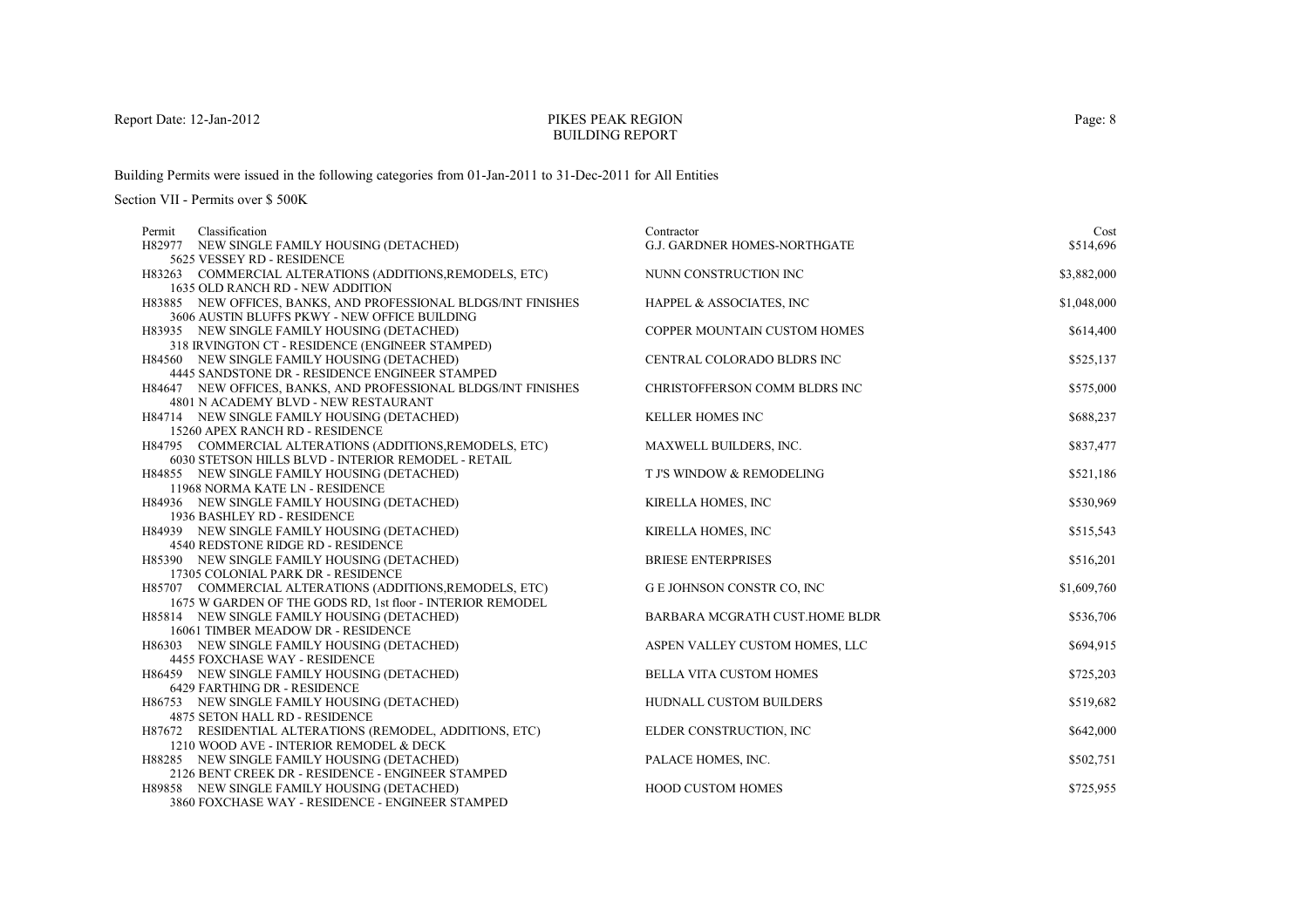## PIKES PEAK REGIONBUILDING REPORT

Building Permits were issued in the following categories from 01-Jan-2011 to 31-Dec-2011 for All Entities

| Classification<br>Permit                                             | Contractor                       | Cost         |
|----------------------------------------------------------------------|----------------------------------|--------------|
| H89873 NEW SINGLE FAMILY HOUSING (DETACHED)                          | ELITE PROP. OF AMERICA, INC.     | \$544,607    |
| 2098 BENT CREEK DR - RESIDENCE                                       |                                  |              |
| H89878 NEW SINGLE FAMILY HOUSING (DETACHED)                          | <b>MURPHY'S CUSTOM HOME</b>      | \$636,034    |
| 4740 FOXCHASE WAY - RESIDENCE - ENGINEER STAMPED                     |                                  |              |
| H90049 NEW CHURCHES AND OTHER RELIGIOUS BUILDINGS                    | J. H. EDWARDS                    | \$762,577    |
| 7580 PONCA RD - NEW CHURCH BUILDING                                  |                                  |              |
| H90259 COMMERCIAL ALTERATIONS (ADDITIONS, REMODELS, ETC)             | ART C KLEIN CONSTRUCTION, INC.   | \$4,485,900  |
| 7770 MILTON E PROBY PKWY - ADDITION AND INT REMODEL PROJECT 1        |                                  |              |
| H90942 NEW PUBLIC SERVICES & UTILITIES BUILDINGS                     | COLARELLI CONSTRUCTION, INC.     | \$1,490,000  |
| 15055 HWY 83 - NEW FIRE STATION                                      |                                  |              |
| H90998 NEW SINGLE FAMILY HOUSING (DETACHED)                          | CONSTRUCTION BY GENESIS, INC.    | \$501,528    |
| 16804 HORIZON RIDGE TRL - RESIDENCE                                  |                                  |              |
| H91227 NEW SINGLE FAMILY HOUSING (DETACHED)                          | G.J. GARDNER HOMES-NORTHGATE     | \$525,231    |
| 1723 VALLEY STREAM CT - RESIDENCE                                    |                                  |              |
| H91380 NEW SINGLE FAMILY HOUSING (DETACHED)                          | <b>BELLA VITA CUSTOM HOMES</b>   | \$641,207    |
| 2069 BENT CREEK DR - RESIDENCE                                       |                                  |              |
| H91490 NEW SINGLE FAMILY HOUSING (DETACHED)                          | BARBARA MCGRATH CUST.HOME BLDR   | \$694,727    |
| 4646 WILDROOT CT - RESIDENCE (ENGINEER STAMPED))                     |                                  |              |
| H91569 NONRESIDENTAIL BUILDINGS (STORAGE SHEDS, ETC)                 | HAMMERS CONSTRUCTION, INC.       | \$1,704,305  |
| 6045 TERMINAL AVE - SHELL- OFFICE/WAREHOUSE                          |                                  |              |
| H91781 NEW SINGLE FAMILY HOUSING (DETACHED)                          | THE NEWPORT COMPANY              | \$667,450    |
| 4740 BROADLAKE VW - RESIDENCE                                        |                                  |              |
| <b>H91838 NEW HOSPITALS AND OTHER INSTITUTIONS</b>                   | THOMAS CONSTRUCTION GROUP LLC    | \$10,772,719 |
| 7353 SISTERS GRV - NEW PSYCHIATRIC CENTER                            |                                  |              |
| H92008 NEW AMUSEMENT AND RECREATION BUILDINGS                        | BRINKMANN CONSTRUCTORS           | \$7,591,835  |
| 1180 INTERQUEST PKWY - NEW FAMILY ENTERTAINMENT CENTER               |                                  |              |
| H92044 NEW SINGLE FAMILY HOUSING (DETACHED)                          | <b>HOMEOWNER</b>                 | \$606,875    |
| 1664 LYONSDOWN LN - RESIDENCE                                        |                                  |              |
| H92447 NEW SINGLE FAMILY HOUSING (DETACHED)                          | MURPHY'S CUSTOM HOME             | \$572,167    |
| 9760 RAYGOR RD - RESIDENCE                                           |                                  |              |
| H93017 NEW SINGLE FAMILY HOUSING (DETACHED)                          | CHALLENGER HOMES, INC.           | \$563,231    |
| 9395 SAND MYRTLE DR - RESIDENCE                                      |                                  |              |
| H93170 COMMERCIAL ALTERATIONS (ADDITIONS, REMODELS, ETC)             | THE COPESTONE COMPANY            | \$701,600    |
| 6805 CORPORATE DR, 100 - INTERIOR REMODEL                            |                                  |              |
| H93226 COMMERCIAL ALTERATIONS (ADDITIONS, REMODELS, ETC)             | <b>GE JOHNSON CONSTR CO, INC</b> | \$3,200,000  |
| 2222 N NEVADA AVE - INTERIOR REMODEL AND CANOPY ADDITION             |                                  |              |
| H93291 NEW SINGLE FAMILY HOUSING (DETACHED)                          | <b>RAMPART CONSTRUCTION</b>      | \$774,678    |
| 4020 CEDAR HEIGHTS DR - RESIDENCE                                    |                                  |              |
| H93302 NEW SINGLE FAMILY HOUSING (DETACHED)                          | CONSTRUCTION BY GENESIS, INC.    | \$739,312    |
| 16550 HAPPY LANDING DR - RESIDENCE AND DETACHED GARAGE (TWO PERMITS) |                                  |              |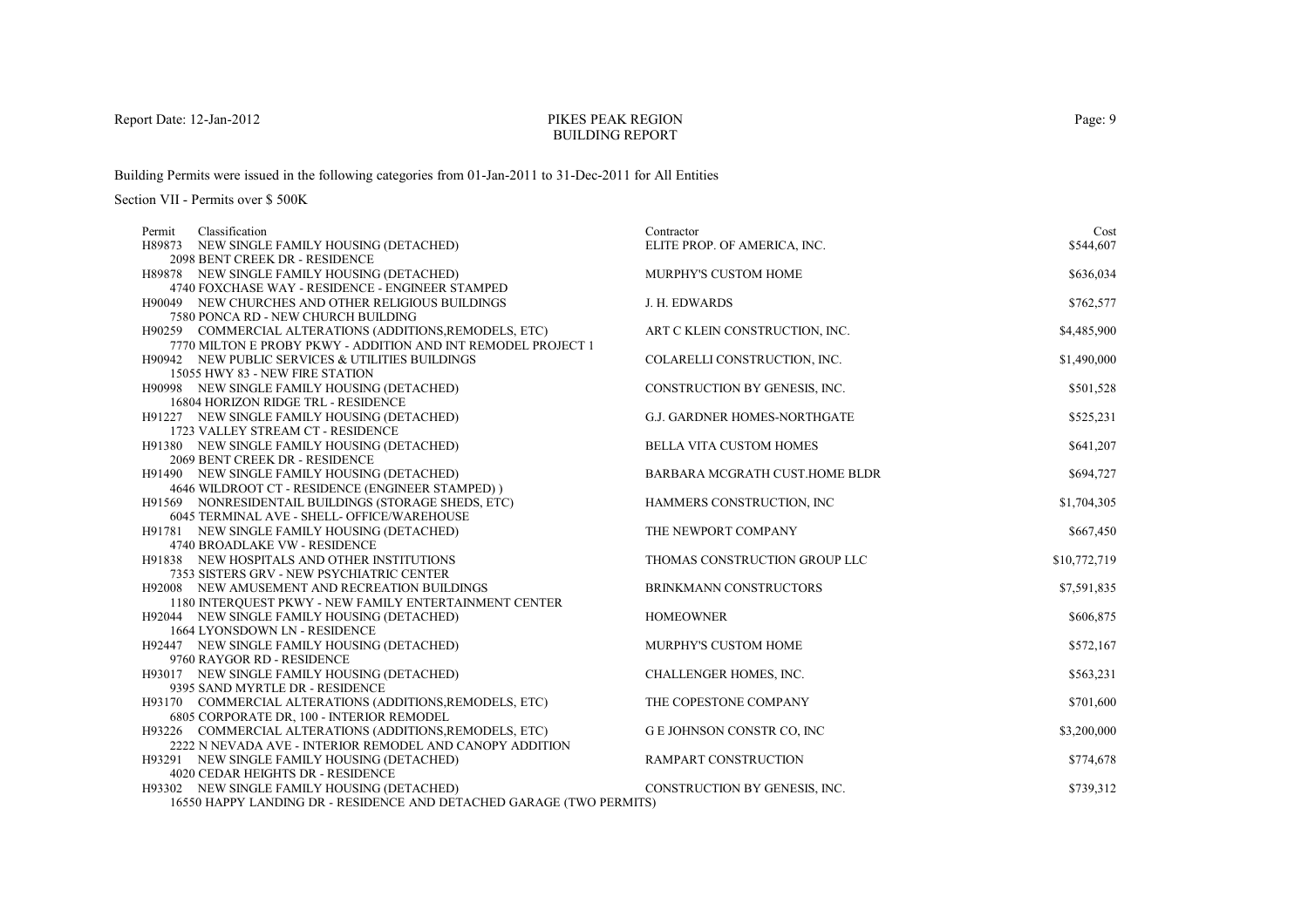## PIKES PEAK REGIONBUILDING REPORT

Building Permits were issued in the following categories from 01-Jan-2011 to 31-Dec-2011 for All Entities

| H93329 NEW SINGLE FAMILY HOUSING (DETACHED)<br>RIVER ROCK CUSTOM HOMES, INC.<br>\$533,508<br>4560 REDSTONE RIDGE RD - RESIDENCE - ENGINEER STAMPED<br>ROBERT SCOTT GEN. CONTR., INC.<br>\$1,247,376<br>H93438 NEW CONDOMINIUMS<br>1510 LITTLE BEAR CREEK PT - NEW CONDOMINIUMS 10 UNITS<br><b>GREGOIRE HOMES</b><br>\$849,832<br>H93774 NEW SINGLE FAMILY HOUSING (DETACHED)<br>5095 BROADLAKE VW - RESIDENCE - ENGINEER STAMPED<br>\$2,452,613<br>COLORADO STRUCTURES INC<br><b>H93820 NEW FIVE OR MORE FAMILY BUILDINGS</b><br>16111 OLD FOREST PT - NEW APARTMENT BUILDING 24 UNIT<br>\$2,452,613<br>H93822 NEW FIVE OR MORE FAMILY BUILDINGS<br><b>COLORADO STRUCTURES INC</b><br>16132 OLD FOREST PT - NEW APARTMENT BUILDINGS (24 UNITS)<br>COLORADO STRUCTURES INC<br>\$2,452,613<br>H93825 NEW FIVE OR MORE FAMILY BUILDINGS<br>16151 OLD FOREST PT - NEW APARTMENT BUILDINGS (24 UNITS)<br>COLORADO STRUCTURES INC<br>\$2,360,077<br>H93827 NEW FIVE OR MORE FAMILY BUILDINGS<br>16131 OLD FOREST PT - NEW APARTMENT BUILDING 21 UNIT<br>H93829 NEW FIVE OR MORE FAMILY BUILDINGS<br>COLORADO STRUCTURES INC<br>\$2,360,077<br>16152 OLD FOREST PT - NEW APARTMENT BUILDINGS (21 UNITS)<br>COLORADO STRUCTURES INC<br>\$2,360,077<br><b>H93831 NEW FIVE OR MORE FAMILY BUILDINGS</b><br>16171 OLD FOREST PT - NEW APARTMENT BUILDINGS (21 UNITS)<br>COLORADO STRUCTURES INC<br>\$2,360,077<br><b>H93832 NEW FIVE OR MORE FAMILY BUILDINGS</b><br>16172 OLD FOREST PT - NEW APARTMENT BUILDINGS (21 UNITS)<br>HAMMERS CONSTRUCTION, INC<br>\$869,153<br>H93833 COMMERCIAL ALTERATIONS (ADDITIONS, REMODELS, ETC)<br>547 AIR LN - ADDITION<br>H93834 NEW FIVE OR MORE FAMILY BUILDINGS<br><b>COLORADO STRUCTURES INC</b><br>\$2,360,077<br>16191 OLD FOREST PT - NEW APARTMENT BUILDINGS (21 UNITS)<br>ELITE PROP. OF AMERICA, INC.<br>\$547,711<br>H93904 NEW SINGLE FAMILY HOUSING (DETACHED)<br>7695 WRANGLER RIDGE DR - RESIDENCE<br>H93913 NEW SINGLE FAMILY HOUSING (DETACHED)<br>DME HOMES DBA GJ GARDNER HOMES<br>\$515,543<br>16184 POLE PINE PT - RESIDENCE ENGINEER STAMPED<br>\$727,252<br>H94041 STORES AND OTHER RETAIL BUILDINGS/INT FINISHES<br>CHRISTOFFERSON COMM BLDRS INC<br>3294 CINEMA PT - RESTAURANT - SHELL ONLY<br>HOMES BY MICHAEL HALL<br>\$946,526<br>H94640 NEW SINGLE FAMILY HOUSING (DETACHED)<br>14320 MILLHAVEN PL - RESIDENCE<br>T J'S WINDOW & REMODELING<br>\$521,186<br>H95140 NEW SINGLE FAMILY HOUSING (DETACHED)<br>11974 BLACK HILLS DR - RESIDENCE<br>CALCON CONSTRUCTORS, INC.<br>\$1,383,300<br>H95216 COMMERCIAL ALTERATIONS (ADDITIONS, REMODELS, ETC)<br>2312 N NEVADA AVE, 2ND FL - INTERIOR FINISH<br>H95355 NEW SINGLE FAMILY HOUSING (DETACHED)<br><b>BELLA VITA CUSTOM HOMES</b><br>\$543,479<br>14405 TIMBEREDGE LN - RESIDENCE AND DETACHED GARAGE (2 PERMITS)<br>H95655 COMMERCIAL ALTERATIONS (ADDITIONS, REMODELS, ETC)<br>ART C KLEIN CONSTRUCTION, INC.<br>\$846,000 | Classification<br>Permit                                                              | Contractor | Cost |
|-----------------------------------------------------------------------------------------------------------------------------------------------------------------------------------------------------------------------------------------------------------------------------------------------------------------------------------------------------------------------------------------------------------------------------------------------------------------------------------------------------------------------------------------------------------------------------------------------------------------------------------------------------------------------------------------------------------------------------------------------------------------------------------------------------------------------------------------------------------------------------------------------------------------------------------------------------------------------------------------------------------------------------------------------------------------------------------------------------------------------------------------------------------------------------------------------------------------------------------------------------------------------------------------------------------------------------------------------------------------------------------------------------------------------------------------------------------------------------------------------------------------------------------------------------------------------------------------------------------------------------------------------------------------------------------------------------------------------------------------------------------------------------------------------------------------------------------------------------------------------------------------------------------------------------------------------------------------------------------------------------------------------------------------------------------------------------------------------------------------------------------------------------------------------------------------------------------------------------------------------------------------------------------------------------------------------------------------------------------------------------------------------------------------------------------------------------------------------------------------------------------------------------------------------------------------------------------------------------------------------------------------------------------------------------------------------------------------------------------------------------------------------------------------------------------------------------------------------------------------------------------------------------------------------------------------|---------------------------------------------------------------------------------------|------------|------|
|                                                                                                                                                                                                                                                                                                                                                                                                                                                                                                                                                                                                                                                                                                                                                                                                                                                                                                                                                                                                                                                                                                                                                                                                                                                                                                                                                                                                                                                                                                                                                                                                                                                                                                                                                                                                                                                                                                                                                                                                                                                                                                                                                                                                                                                                                                                                                                                                                                                                                                                                                                                                                                                                                                                                                                                                                                                                                                                                         |                                                                                       |            |      |
|                                                                                                                                                                                                                                                                                                                                                                                                                                                                                                                                                                                                                                                                                                                                                                                                                                                                                                                                                                                                                                                                                                                                                                                                                                                                                                                                                                                                                                                                                                                                                                                                                                                                                                                                                                                                                                                                                                                                                                                                                                                                                                                                                                                                                                                                                                                                                                                                                                                                                                                                                                                                                                                                                                                                                                                                                                                                                                                                         |                                                                                       |            |      |
|                                                                                                                                                                                                                                                                                                                                                                                                                                                                                                                                                                                                                                                                                                                                                                                                                                                                                                                                                                                                                                                                                                                                                                                                                                                                                                                                                                                                                                                                                                                                                                                                                                                                                                                                                                                                                                                                                                                                                                                                                                                                                                                                                                                                                                                                                                                                                                                                                                                                                                                                                                                                                                                                                                                                                                                                                                                                                                                                         |                                                                                       |            |      |
|                                                                                                                                                                                                                                                                                                                                                                                                                                                                                                                                                                                                                                                                                                                                                                                                                                                                                                                                                                                                                                                                                                                                                                                                                                                                                                                                                                                                                                                                                                                                                                                                                                                                                                                                                                                                                                                                                                                                                                                                                                                                                                                                                                                                                                                                                                                                                                                                                                                                                                                                                                                                                                                                                                                                                                                                                                                                                                                                         |                                                                                       |            |      |
|                                                                                                                                                                                                                                                                                                                                                                                                                                                                                                                                                                                                                                                                                                                                                                                                                                                                                                                                                                                                                                                                                                                                                                                                                                                                                                                                                                                                                                                                                                                                                                                                                                                                                                                                                                                                                                                                                                                                                                                                                                                                                                                                                                                                                                                                                                                                                                                                                                                                                                                                                                                                                                                                                                                                                                                                                                                                                                                                         |                                                                                       |            |      |
|                                                                                                                                                                                                                                                                                                                                                                                                                                                                                                                                                                                                                                                                                                                                                                                                                                                                                                                                                                                                                                                                                                                                                                                                                                                                                                                                                                                                                                                                                                                                                                                                                                                                                                                                                                                                                                                                                                                                                                                                                                                                                                                                                                                                                                                                                                                                                                                                                                                                                                                                                                                                                                                                                                                                                                                                                                                                                                                                         |                                                                                       |            |      |
|                                                                                                                                                                                                                                                                                                                                                                                                                                                                                                                                                                                                                                                                                                                                                                                                                                                                                                                                                                                                                                                                                                                                                                                                                                                                                                                                                                                                                                                                                                                                                                                                                                                                                                                                                                                                                                                                                                                                                                                                                                                                                                                                                                                                                                                                                                                                                                                                                                                                                                                                                                                                                                                                                                                                                                                                                                                                                                                                         |                                                                                       |            |      |
|                                                                                                                                                                                                                                                                                                                                                                                                                                                                                                                                                                                                                                                                                                                                                                                                                                                                                                                                                                                                                                                                                                                                                                                                                                                                                                                                                                                                                                                                                                                                                                                                                                                                                                                                                                                                                                                                                                                                                                                                                                                                                                                                                                                                                                                                                                                                                                                                                                                                                                                                                                                                                                                                                                                                                                                                                                                                                                                                         |                                                                                       |            |      |
|                                                                                                                                                                                                                                                                                                                                                                                                                                                                                                                                                                                                                                                                                                                                                                                                                                                                                                                                                                                                                                                                                                                                                                                                                                                                                                                                                                                                                                                                                                                                                                                                                                                                                                                                                                                                                                                                                                                                                                                                                                                                                                                                                                                                                                                                                                                                                                                                                                                                                                                                                                                                                                                                                                                                                                                                                                                                                                                                         |                                                                                       |            |      |
|                                                                                                                                                                                                                                                                                                                                                                                                                                                                                                                                                                                                                                                                                                                                                                                                                                                                                                                                                                                                                                                                                                                                                                                                                                                                                                                                                                                                                                                                                                                                                                                                                                                                                                                                                                                                                                                                                                                                                                                                                                                                                                                                                                                                                                                                                                                                                                                                                                                                                                                                                                                                                                                                                                                                                                                                                                                                                                                                         |                                                                                       |            |      |
|                                                                                                                                                                                                                                                                                                                                                                                                                                                                                                                                                                                                                                                                                                                                                                                                                                                                                                                                                                                                                                                                                                                                                                                                                                                                                                                                                                                                                                                                                                                                                                                                                                                                                                                                                                                                                                                                                                                                                                                                                                                                                                                                                                                                                                                                                                                                                                                                                                                                                                                                                                                                                                                                                                                                                                                                                                                                                                                                         |                                                                                       |            |      |
|                                                                                                                                                                                                                                                                                                                                                                                                                                                                                                                                                                                                                                                                                                                                                                                                                                                                                                                                                                                                                                                                                                                                                                                                                                                                                                                                                                                                                                                                                                                                                                                                                                                                                                                                                                                                                                                                                                                                                                                                                                                                                                                                                                                                                                                                                                                                                                                                                                                                                                                                                                                                                                                                                                                                                                                                                                                                                                                                         |                                                                                       |            |      |
|                                                                                                                                                                                                                                                                                                                                                                                                                                                                                                                                                                                                                                                                                                                                                                                                                                                                                                                                                                                                                                                                                                                                                                                                                                                                                                                                                                                                                                                                                                                                                                                                                                                                                                                                                                                                                                                                                                                                                                                                                                                                                                                                                                                                                                                                                                                                                                                                                                                                                                                                                                                                                                                                                                                                                                                                                                                                                                                                         |                                                                                       |            |      |
|                                                                                                                                                                                                                                                                                                                                                                                                                                                                                                                                                                                                                                                                                                                                                                                                                                                                                                                                                                                                                                                                                                                                                                                                                                                                                                                                                                                                                                                                                                                                                                                                                                                                                                                                                                                                                                                                                                                                                                                                                                                                                                                                                                                                                                                                                                                                                                                                                                                                                                                                                                                                                                                                                                                                                                                                                                                                                                                                         |                                                                                       |            |      |
|                                                                                                                                                                                                                                                                                                                                                                                                                                                                                                                                                                                                                                                                                                                                                                                                                                                                                                                                                                                                                                                                                                                                                                                                                                                                                                                                                                                                                                                                                                                                                                                                                                                                                                                                                                                                                                                                                                                                                                                                                                                                                                                                                                                                                                                                                                                                                                                                                                                                                                                                                                                                                                                                                                                                                                                                                                                                                                                                         |                                                                                       |            |      |
|                                                                                                                                                                                                                                                                                                                                                                                                                                                                                                                                                                                                                                                                                                                                                                                                                                                                                                                                                                                                                                                                                                                                                                                                                                                                                                                                                                                                                                                                                                                                                                                                                                                                                                                                                                                                                                                                                                                                                                                                                                                                                                                                                                                                                                                                                                                                                                                                                                                                                                                                                                                                                                                                                                                                                                                                                                                                                                                                         |                                                                                       |            |      |
|                                                                                                                                                                                                                                                                                                                                                                                                                                                                                                                                                                                                                                                                                                                                                                                                                                                                                                                                                                                                                                                                                                                                                                                                                                                                                                                                                                                                                                                                                                                                                                                                                                                                                                                                                                                                                                                                                                                                                                                                                                                                                                                                                                                                                                                                                                                                                                                                                                                                                                                                                                                                                                                                                                                                                                                                                                                                                                                                         |                                                                                       |            |      |
|                                                                                                                                                                                                                                                                                                                                                                                                                                                                                                                                                                                                                                                                                                                                                                                                                                                                                                                                                                                                                                                                                                                                                                                                                                                                                                                                                                                                                                                                                                                                                                                                                                                                                                                                                                                                                                                                                                                                                                                                                                                                                                                                                                                                                                                                                                                                                                                                                                                                                                                                                                                                                                                                                                                                                                                                                                                                                                                                         |                                                                                       |            |      |
|                                                                                                                                                                                                                                                                                                                                                                                                                                                                                                                                                                                                                                                                                                                                                                                                                                                                                                                                                                                                                                                                                                                                                                                                                                                                                                                                                                                                                                                                                                                                                                                                                                                                                                                                                                                                                                                                                                                                                                                                                                                                                                                                                                                                                                                                                                                                                                                                                                                                                                                                                                                                                                                                                                                                                                                                                                                                                                                                         |                                                                                       |            |      |
|                                                                                                                                                                                                                                                                                                                                                                                                                                                                                                                                                                                                                                                                                                                                                                                                                                                                                                                                                                                                                                                                                                                                                                                                                                                                                                                                                                                                                                                                                                                                                                                                                                                                                                                                                                                                                                                                                                                                                                                                                                                                                                                                                                                                                                                                                                                                                                                                                                                                                                                                                                                                                                                                                                                                                                                                                                                                                                                                         |                                                                                       |            |      |
|                                                                                                                                                                                                                                                                                                                                                                                                                                                                                                                                                                                                                                                                                                                                                                                                                                                                                                                                                                                                                                                                                                                                                                                                                                                                                                                                                                                                                                                                                                                                                                                                                                                                                                                                                                                                                                                                                                                                                                                                                                                                                                                                                                                                                                                                                                                                                                                                                                                                                                                                                                                                                                                                                                                                                                                                                                                                                                                                         |                                                                                       |            |      |
|                                                                                                                                                                                                                                                                                                                                                                                                                                                                                                                                                                                                                                                                                                                                                                                                                                                                                                                                                                                                                                                                                                                                                                                                                                                                                                                                                                                                                                                                                                                                                                                                                                                                                                                                                                                                                                                                                                                                                                                                                                                                                                                                                                                                                                                                                                                                                                                                                                                                                                                                                                                                                                                                                                                                                                                                                                                                                                                                         |                                                                                       |            |      |
|                                                                                                                                                                                                                                                                                                                                                                                                                                                                                                                                                                                                                                                                                                                                                                                                                                                                                                                                                                                                                                                                                                                                                                                                                                                                                                                                                                                                                                                                                                                                                                                                                                                                                                                                                                                                                                                                                                                                                                                                                                                                                                                                                                                                                                                                                                                                                                                                                                                                                                                                                                                                                                                                                                                                                                                                                                                                                                                                         |                                                                                       |            |      |
|                                                                                                                                                                                                                                                                                                                                                                                                                                                                                                                                                                                                                                                                                                                                                                                                                                                                                                                                                                                                                                                                                                                                                                                                                                                                                                                                                                                                                                                                                                                                                                                                                                                                                                                                                                                                                                                                                                                                                                                                                                                                                                                                                                                                                                                                                                                                                                                                                                                                                                                                                                                                                                                                                                                                                                                                                                                                                                                                         |                                                                                       |            |      |
|                                                                                                                                                                                                                                                                                                                                                                                                                                                                                                                                                                                                                                                                                                                                                                                                                                                                                                                                                                                                                                                                                                                                                                                                                                                                                                                                                                                                                                                                                                                                                                                                                                                                                                                                                                                                                                                                                                                                                                                                                                                                                                                                                                                                                                                                                                                                                                                                                                                                                                                                                                                                                                                                                                                                                                                                                                                                                                                                         |                                                                                       |            |      |
|                                                                                                                                                                                                                                                                                                                                                                                                                                                                                                                                                                                                                                                                                                                                                                                                                                                                                                                                                                                                                                                                                                                                                                                                                                                                                                                                                                                                                                                                                                                                                                                                                                                                                                                                                                                                                                                                                                                                                                                                                                                                                                                                                                                                                                                                                                                                                                                                                                                                                                                                                                                                                                                                                                                                                                                                                                                                                                                                         |                                                                                       |            |      |
|                                                                                                                                                                                                                                                                                                                                                                                                                                                                                                                                                                                                                                                                                                                                                                                                                                                                                                                                                                                                                                                                                                                                                                                                                                                                                                                                                                                                                                                                                                                                                                                                                                                                                                                                                                                                                                                                                                                                                                                                                                                                                                                                                                                                                                                                                                                                                                                                                                                                                                                                                                                                                                                                                                                                                                                                                                                                                                                                         |                                                                                       |            |      |
|                                                                                                                                                                                                                                                                                                                                                                                                                                                                                                                                                                                                                                                                                                                                                                                                                                                                                                                                                                                                                                                                                                                                                                                                                                                                                                                                                                                                                                                                                                                                                                                                                                                                                                                                                                                                                                                                                                                                                                                                                                                                                                                                                                                                                                                                                                                                                                                                                                                                                                                                                                                                                                                                                                                                                                                                                                                                                                                                         |                                                                                       |            |      |
|                                                                                                                                                                                                                                                                                                                                                                                                                                                                                                                                                                                                                                                                                                                                                                                                                                                                                                                                                                                                                                                                                                                                                                                                                                                                                                                                                                                                                                                                                                                                                                                                                                                                                                                                                                                                                                                                                                                                                                                                                                                                                                                                                                                                                                                                                                                                                                                                                                                                                                                                                                                                                                                                                                                                                                                                                                                                                                                                         |                                                                                       |            |      |
|                                                                                                                                                                                                                                                                                                                                                                                                                                                                                                                                                                                                                                                                                                                                                                                                                                                                                                                                                                                                                                                                                                                                                                                                                                                                                                                                                                                                                                                                                                                                                                                                                                                                                                                                                                                                                                                                                                                                                                                                                                                                                                                                                                                                                                                                                                                                                                                                                                                                                                                                                                                                                                                                                                                                                                                                                                                                                                                                         |                                                                                       |            |      |
|                                                                                                                                                                                                                                                                                                                                                                                                                                                                                                                                                                                                                                                                                                                                                                                                                                                                                                                                                                                                                                                                                                                                                                                                                                                                                                                                                                                                                                                                                                                                                                                                                                                                                                                                                                                                                                                                                                                                                                                                                                                                                                                                                                                                                                                                                                                                                                                                                                                                                                                                                                                                                                                                                                                                                                                                                                                                                                                                         |                                                                                       |            |      |
|                                                                                                                                                                                                                                                                                                                                                                                                                                                                                                                                                                                                                                                                                                                                                                                                                                                                                                                                                                                                                                                                                                                                                                                                                                                                                                                                                                                                                                                                                                                                                                                                                                                                                                                                                                                                                                                                                                                                                                                                                                                                                                                                                                                                                                                                                                                                                                                                                                                                                                                                                                                                                                                                                                                                                                                                                                                                                                                                         |                                                                                       |            |      |
|                                                                                                                                                                                                                                                                                                                                                                                                                                                                                                                                                                                                                                                                                                                                                                                                                                                                                                                                                                                                                                                                                                                                                                                                                                                                                                                                                                                                                                                                                                                                                                                                                                                                                                                                                                                                                                                                                                                                                                                                                                                                                                                                                                                                                                                                                                                                                                                                                                                                                                                                                                                                                                                                                                                                                                                                                                                                                                                                         |                                                                                       |            |      |
|                                                                                                                                                                                                                                                                                                                                                                                                                                                                                                                                                                                                                                                                                                                                                                                                                                                                                                                                                                                                                                                                                                                                                                                                                                                                                                                                                                                                                                                                                                                                                                                                                                                                                                                                                                                                                                                                                                                                                                                                                                                                                                                                                                                                                                                                                                                                                                                                                                                                                                                                                                                                                                                                                                                                                                                                                                                                                                                                         |                                                                                       |            |      |
|                                                                                                                                                                                                                                                                                                                                                                                                                                                                                                                                                                                                                                                                                                                                                                                                                                                                                                                                                                                                                                                                                                                                                                                                                                                                                                                                                                                                                                                                                                                                                                                                                                                                                                                                                                                                                                                                                                                                                                                                                                                                                                                                                                                                                                                                                                                                                                                                                                                                                                                                                                                                                                                                                                                                                                                                                                                                                                                                         |                                                                                       |            |      |
|                                                                                                                                                                                                                                                                                                                                                                                                                                                                                                                                                                                                                                                                                                                                                                                                                                                                                                                                                                                                                                                                                                                                                                                                                                                                                                                                                                                                                                                                                                                                                                                                                                                                                                                                                                                                                                                                                                                                                                                                                                                                                                                                                                                                                                                                                                                                                                                                                                                                                                                                                                                                                                                                                                                                                                                                                                                                                                                                         |                                                                                       |            |      |
|                                                                                                                                                                                                                                                                                                                                                                                                                                                                                                                                                                                                                                                                                                                                                                                                                                                                                                                                                                                                                                                                                                                                                                                                                                                                                                                                                                                                                                                                                                                                                                                                                                                                                                                                                                                                                                                                                                                                                                                                                                                                                                                                                                                                                                                                                                                                                                                                                                                                                                                                                                                                                                                                                                                                                                                                                                                                                                                                         |                                                                                       |            |      |
|                                                                                                                                                                                                                                                                                                                                                                                                                                                                                                                                                                                                                                                                                                                                                                                                                                                                                                                                                                                                                                                                                                                                                                                                                                                                                                                                                                                                                                                                                                                                                                                                                                                                                                                                                                                                                                                                                                                                                                                                                                                                                                                                                                                                                                                                                                                                                                                                                                                                                                                                                                                                                                                                                                                                                                                                                                                                                                                                         |                                                                                       |            |      |
|                                                                                                                                                                                                                                                                                                                                                                                                                                                                                                                                                                                                                                                                                                                                                                                                                                                                                                                                                                                                                                                                                                                                                                                                                                                                                                                                                                                                                                                                                                                                                                                                                                                                                                                                                                                                                                                                                                                                                                                                                                                                                                                                                                                                                                                                                                                                                                                                                                                                                                                                                                                                                                                                                                                                                                                                                                                                                                                                         | 7770 MILTON E PROBY PKWY, 3RD FLR - ADDITION TO 3RD FLOOR & INTERIOR REMODEL EXISTING |            |      |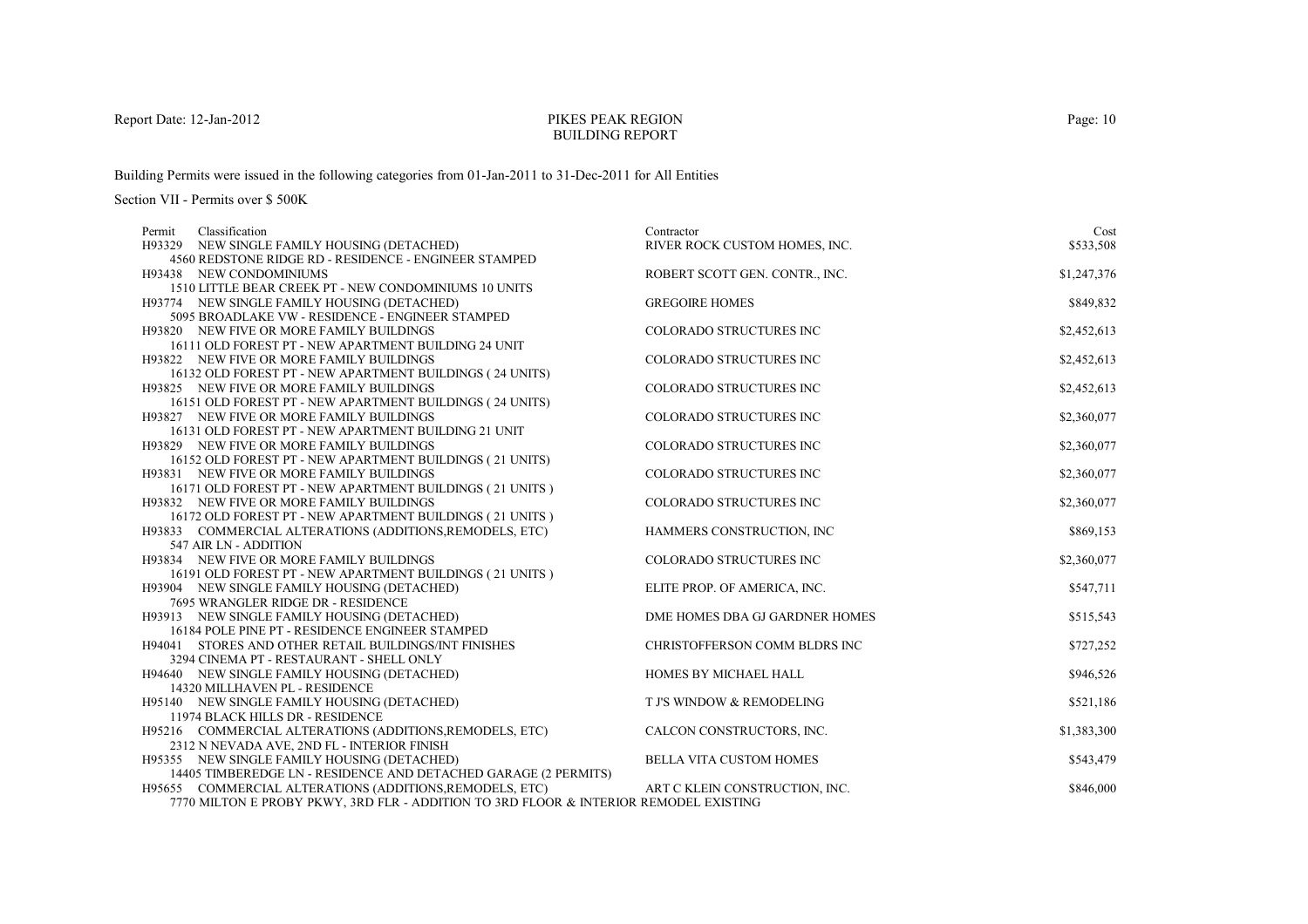#### PIKES PEAK REGIONBUILDING REPORT

Building Permits were issued in the following categories from 01-Jan-2011 to 31-Dec-2011 for All Entities

| Classification<br>Permit                                                          | Contractor                           | Cost        |
|-----------------------------------------------------------------------------------|--------------------------------------|-------------|
| H95717 NEW OFFICES, BANKS, AND PROFESSIONAL BLDGS/INT FINISHES                    | GOLDEN TRIANGLE CONST. OF S.C.       | \$923,861   |
| 2350 INTERNATIONAL CIR - NEW OFFICE MEDICAL BLDG THRU FINISH                      |                                      |             |
| H96248 NEW SINGLE FAMILY HOUSING (DETACHED)                                       | T J'S WINDOW & REMODELING            | \$521,186   |
| 12210 FOX BRUSH DR - RESIDENCE                                                    |                                      |             |
| H96386 NEW OFFICES, BANKS, AND PROFESSIONAL BLDGS/INT FINISHES                    | J. E. DUNN CONSTRUCTION CO.          | \$3,867,033 |
| 4250 CHEYENNE MOUNTAIN ZOO RD - NEW BUILDING, EQUIPMENT BUILDING & TENT STRUCTURE |                                      |             |
| H96956 NEW SINGLE FAMILY HOUSING (DETACHED)                                       | CHALLENGER HOMES, INC.               | \$563,231   |
| 10835 CASCADING SPRING CIR - RESIDENCE                                            |                                      |             |
| H97038 NEW SINGLE FAMILY HOUSING (DETACHED)                                       | <b>BUILTRITE BUILDERS</b>            | \$528,711   |
| 5850 GLADSTONE ST - RESIDENCE - ENGINEER STAMPED                                  |                                      |             |
| H97113 NEW SINGLE FAMILY HOUSING (DETACHED)                                       | <b>HOMEOWNER</b>                     | \$509,617   |
| 215 IVYBROOK LN - RESIDENCE - ENGINEER STAMPED                                    |                                      |             |
| H97314 NEW FIVE OR MORE FAMILY BUILDINGS                                          | HATHAWAY CONSTRUCTION SERVICES, INC. | \$2,608,139 |
| 7717 PITCHER PT - NEW APARTMENT BUILDINGS (24 UNITS)                              |                                      |             |
| H97319 NEW FIVE OR MORE FAMILY BUILDINGS                                          | HATHAWAY CONSTRUCTION SERVICES, INC. | \$2,448,816 |
| 7733 GERRY HTS - NEW APARTMENT BUILDINGS (20 UNITS)                               |                                      |             |
| H97326 NEW FIVE OR MORE FAMILY BUILDINGS                                          | HATHAWAY CONSTRUCTION SERVICES, INC. | \$3,042,845 |
| 7621 PITCHER PT - NEW APARTMENT BUILDINGS (24 UNITS)                              |                                      |             |
| H97328 NEW FIVE OR MORE FAMILY BUILDINGS                                          | HATHAWAY CONSTRUCTION SERVICES, INC. | \$3,207,701 |
| 7721 FLOYD PT - NEW APARTMENT BUILDINGS (24 UNITS)                                |                                      |             |
| H97331 NEW FIVE OR MORE FAMILY BUILDINGS                                          | HATHAWAY CONSTRUCTION SERVICES, INC. | \$2,756,318 |
| 7709 GERRY HTS - NEW APARTMENT BUILDINGS (20 UNITS)                               |                                      |             |
| H97335 NEW FIVE OR MORE FAMILY BUILDINGS                                          | HATHAWAY CONSTRUCTION SERVICES, INC. | \$2,803,962 |
| 7741 PITCHER PT - NEW APARTMENT BUILDINGS (24 UNITS)                              |                                      |             |
| H97338 NEW FIVE OR MORE FAMILY BUILDINGS                                          | HATHAWAY CONSTRUCTION SERVICES, INC. | \$2,756,318 |
| 7757 GERRY HTS - NEW APARTMENT BUILDINGS (20 UNITS)                               |                                      |             |
| H97345 NEW FIVE OR MORE FAMILY BUILDINGS                                          | HATHAWAY CONSTRUCTION SERVICES, INC. | \$2,756,318 |
| 7620 PITCHER PT - NEW APARTMENT BUILDINGS (20 UNITS)                              |                                      |             |
| H97350 NEW FIVE OR MORE FAMILY BUILDINGS                                          | HATHAWAY CONSTRUCTION SERVICES, INC. | \$1,815,126 |
| 7757 FLOYD PT - NEW APARTMENT BUILDINGS (24 UNITS)                                |                                      |             |
| H97387 NEW FIVE OR MORE FAMILY BUILDINGS                                          | HATHAWAY CONSTRUCTION SERVICES, INC. | \$2,397,566 |
| 7816 GERRY HTS - NEW APARTMENT BUILDINGS (20 UNITS)                               |                                      |             |
| H97390 NEW FIVE OR MORE FAMILY BUILDINGS                                          | HATHAWAY CONSTRUCTION SERVICES, INC. | \$2,397,566 |
| 7781 GERRY HTS - NEW APARTMENT BUILDINGS (20 UNITS)                               |                                      |             |
| H97677 NEW SINGLE FAMILY HOUSING (DETACHED)                                       | <b>HOMEOWNER</b>                     | \$534,543   |
| 10475 ELIZABETH WAY - RESIDENCE                                                   |                                      |             |
| H98047 NEW HOSPITALS AND OTHER INSTITUTIONS                                       | INDUSTRIAL CONSTR MGRS INC           | \$6,855,000 |
| 330 ELKTON DR - NEW ASSISTED LIVING FACILITY-UPGRADE TO FINISH                    |                                      |             |
| H98091 COMMERCIAL ALTERATIONS (ADDITIONS, REMODELS, ETC)                          | INTEGRATED COMPANIES, INC.           | \$980,396   |
| 1900 W GARDEN OF THE GODS RD, BLDG C - ELECTRICAL SITE SEPARATION                 |                                      |             |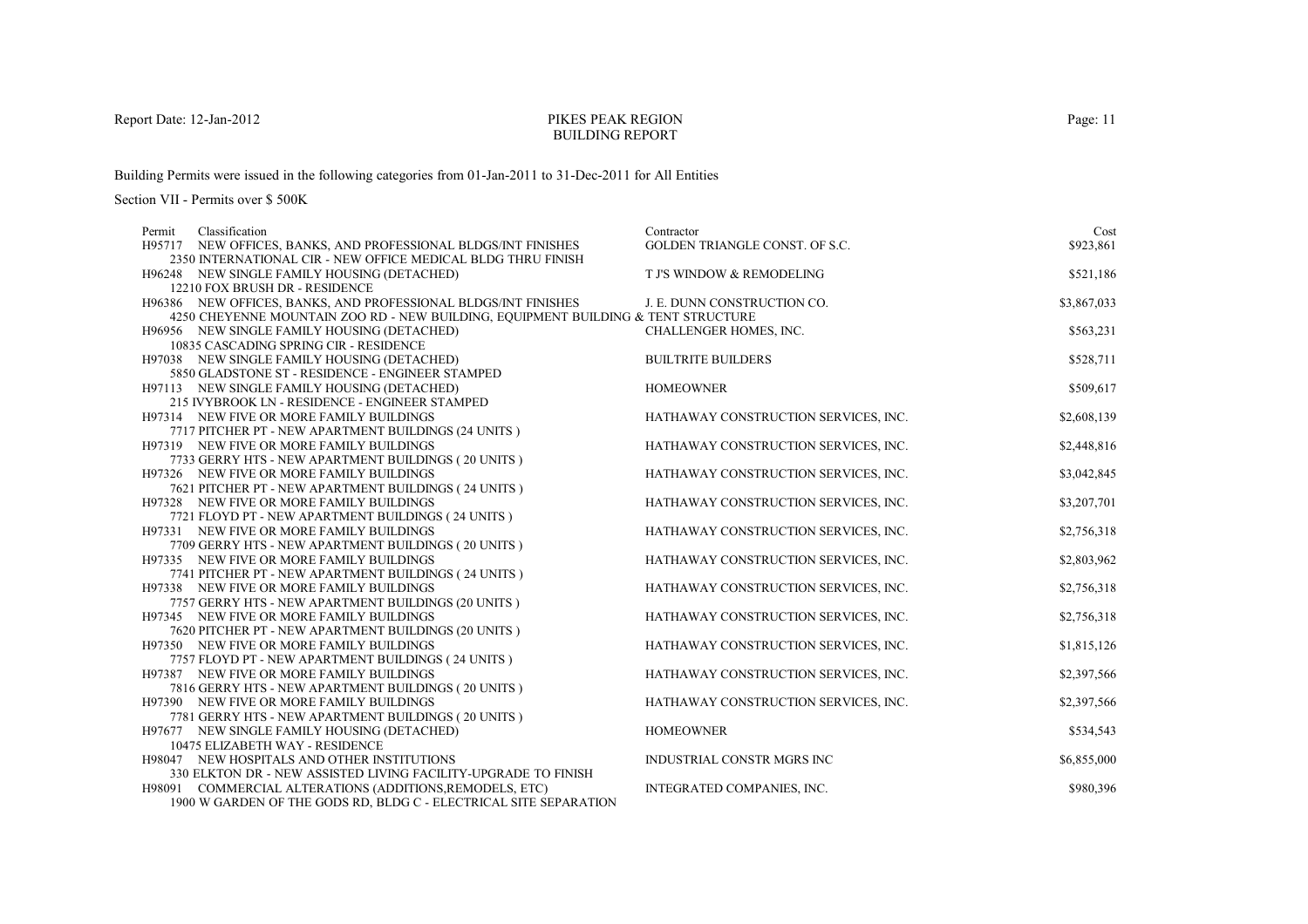## PIKES PEAK REGIONBUILDING REPORT

Building Permits were issued in the following categories from 01-Jan-2011 to 31-Dec-2011 for All Entities

| Classification<br>Permit                                                                                                          | Contractor                     | Cost        |
|-----------------------------------------------------------------------------------------------------------------------------------|--------------------------------|-------------|
| H98099 NEW SINGLE FAMILY HOUSING (DETACHED)                                                                                       | TIFFANY HOMES, LLC.            | \$503,973   |
| 16350 FOREST LIGHT DR - RESIDENCE                                                                                                 |                                |             |
| H98188 COMMERCIAL ALTERATIONS (ADDITIONS, REMODELS, ETC)                                                                          | LOEWEN CONSTRUCTION, INC.      | \$1,600,000 |
| 700 CONEJOS ST, UNIT 5 - REBUILD/REPLACE EXISTING COOLING TOWER                                                                   |                                |             |
| H98222 NEW SINGLE FAMILY HOUSING (DETACHED)                                                                                       | CROSSING JORDAN DEVLOPMENT INC | \$911,630   |
| 2625 STRATTON WOODS VW - RESIDENCE - ENGINEER STAMPED                                                                             |                                |             |
| H98253 COMMERCIAL ALTERATIONS (ADDITIONS, REMODELS, ETC)                                                                          | BRYAN CONSTRUCTION, INC.       | \$787,000   |
| 1250 ACADEMY PARK LOOP, 110 - INTERIOR REMODEL                                                                                    |                                |             |
| H98529 COMMERCIAL ALTERATIONS (ADDITIONS, REMODELS, ETC)                                                                          | <b>GERALD H PHIPPS INC</b>     | \$649,728   |
| 200 S CASCADE AVE - INTERIOR REMODEL                                                                                              |                                |             |
| H98558 NEW SINGLE FAMILY HOUSING (DETACHED)                                                                                       | HEREBIC HOMES, INC             | \$653,905   |
| 5345 VESSEY RD - RESIDENCE - ENGINEER STAMPED                                                                                     |                                |             |
| H98841 NEW SINGLE FAMILY HOUSING (DETACHED)                                                                                       | <b>BUILTRITE BUILDERS</b>      | \$614,306   |
| 13635 WINSLOW DR - RESIDENCE                                                                                                      |                                |             |
| H99059 NEW SINGLE FAMILY HOUSING (DETACHED)                                                                                       | SADDLETREE INC.                | \$932,511   |
| 4915 HIDDEN ROCK RD - RESIDENCE - ENGINEER STAMPED                                                                                |                                |             |
| H99063 STORES AND OTHER RETAIL BUILDINGS/INT FINISHES                                                                             | MURPHY CONSTRUCTORS OF C/S INC | \$900,000   |
| 1604 S CASCADE AVE - CONVERT TO CORE & SHELL                                                                                      |                                |             |
| H99292 COMMERCIAL ALTERATIONS (ADDITIONS, REMODELS, ETC)                                                                          | DANIEL-BARRY CONSTRUCTION INC  | \$768,252   |
| 705 S NEVADA AVE, 3RD FLR - INTERIOR REMODEL                                                                                      |                                |             |
| H99445 STORES AND OTHER RETAIL BUILDINGS/INT FINISHES                                                                             | WESTEC CONSTRUCTION MGMT CO    | \$654,300   |
| 6365 SOURCE CENTER PT - NEW RESTAURANT & TRASH ENCLOSURE                                                                          |                                |             |
| H99599 COMMERCIAL ALTERATIONS (ADDITIONS, REMODELS, ETC)                                                                          | WILDERNESS CONSTRUCTION CO     | \$900,000   |
| 4323 ARROWSWEST DR - INTERIOR REMODEL                                                                                             |                                |             |
| H99646 COMMERCIAL ALTERATIONS (ADDITIONS, REMODELS, ETC)<br>1555 W GARDEN OF THE GODS RD - INTERIOR REMODEL / CHANGE OF OCCUPANCY | G E JOHNSON CONSTR CO, INC     | \$2,166,000 |
| COMMERCIAL ALTERATIONS (ADDITIONS, REMODELS, ETC)<br>100139                                                                       | <b>GERALD H PHIPPS INC</b>     | \$2,620,000 |
| 44 W CACHE LA POUDRE ST - ADDITION                                                                                                |                                |             |
| 100260 NEW SINGLE FAMILY HOUSING (DETACHED)                                                                                       | HEREBIC HOMES, INC             | \$610,638   |
| 2055 BENT CREEK DR - RESIDENCE (ENGINEER STAMPED)                                                                                 |                                |             |
| 100314<br>STORES AND OTHER RETAIL BUILDINGS/INT FINISHES                                                                          | KTK GENERAL CONTRACTING LTD.   | \$1,500,000 |
| 7130-7136 N ACADEMY BLVD - RETAIL BUILDING - CORE AND SHELL                                                                       |                                |             |
| 100356<br>NEW SINGLE FAMILY HOUSING (DETACHED)                                                                                    | <b>HOMEOWNER</b>               | \$589,944   |
| 16895 HORIZON RIDGE TRL - RESIDENCE                                                                                               |                                |             |
| I00410<br>NEW SINGLE FAMILY HOUSING (DETACHED)                                                                                    | CREEKSTONE DEVELOPMENT, INC.   | \$746,648   |
| 3034 BELLA CIMA DR - RESIDENCE                                                                                                    |                                |             |
| 100497 NEW SINGLE FAMILY HOUSING (DETACHED)                                                                                       | T J'S WINDOW & REMODELING      | \$521,186   |
| 12155 BLACK HILLS DR - RESIDENCE                                                                                                  |                                |             |
| NEW SINGLE FAMILY HOUSING (DETACHED)<br>100872                                                                                    | VANTAGE HOMES CORPORATION      | \$509,993   |
| 15624 COLORADO CENTRAL WAY - RESIDENCE                                                                                            |                                |             |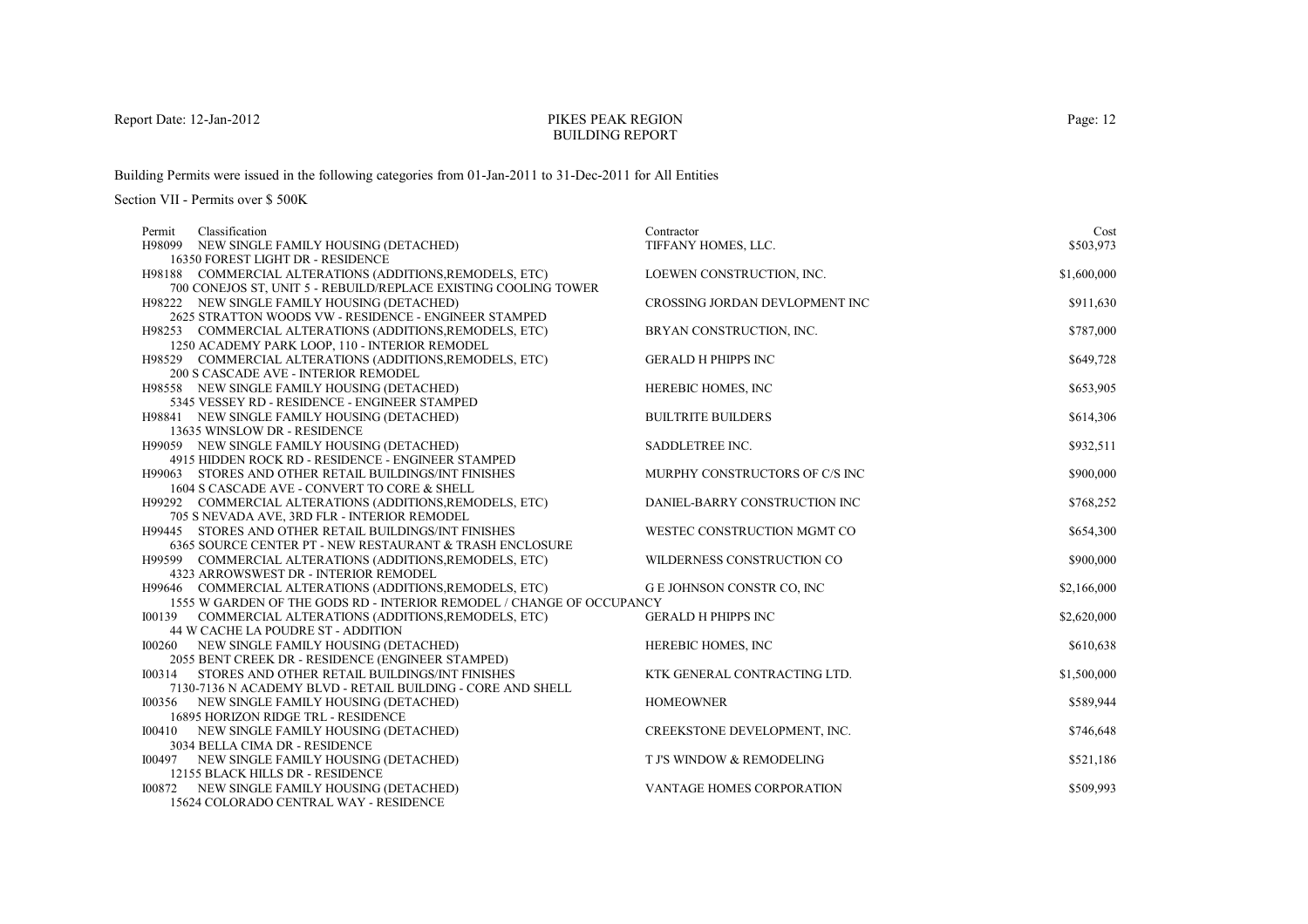#### PIKES PEAK REGIONBUILDING REPORT

Building Permits were issued in the following categories from 01-Jan-2011 to 31-Dec-2011 for All Entities

| Permit                                                                                                                                                    | Classification                                                                  | Contractor                     | Cost          |  |
|-----------------------------------------------------------------------------------------------------------------------------------------------------------|---------------------------------------------------------------------------------|--------------------------------|---------------|--|
| I00913                                                                                                                                                    | NEW SINGLE FAMILY HOUSING (DETACHED)                                            | ELEVATION HOMES, LLC           | \$521,657     |  |
|                                                                                                                                                           | <b>16692 TIMBER MEADOW DR - RESIDENCE</b>                                       |                                |               |  |
|                                                                                                                                                           | 101790 NEW SINGLE FAMILY HOUSING (DETACHED)                                     | SADDLETREE INC.                | \$665,098     |  |
|                                                                                                                                                           | 4920 ALBERTA FALLS WAY - RESIDENCE (ENGINEER STAMPED)                           |                                |               |  |
|                                                                                                                                                           | 102022 NEW OFFICES, BANKS, AND PROFESSIONAL BLDGS/INT FINISHES                  | HOLDER CONSTRUCTION GROUP, LLC | \$107,000,000 |  |
|                                                                                                                                                           | 10625 FEDERAL DR - NEW DATA CENTER/FOUNDATION ONLY & UNDERSLAB PLUMB            |                                |               |  |
|                                                                                                                                                           | 102385 NEW SINGLE FAMILY HOUSING (DETACHED)                                     | BRAD HORSLEY CONSTRUCTION, INC | \$743,262     |  |
|                                                                                                                                                           | 5055 SIERRA RIDGE TRL - RESIDENCE (ENGINEER STAMPED)                            |                                |               |  |
| 102442                                                                                                                                                    | STORES AND OTHER RETAIL BUILDINGS/INT FINISHES                                  | CHRISTOFFERSON COMM BLDRS INC  | \$1,050,000   |  |
|                                                                                                                                                           | 3294 CINEMA PT - INTERIOR FINISH - RESTAURANT                                   |                                |               |  |
|                                                                                                                                                           | 102684 NEW SINGLE FAMILY HOUSING (DETACHED)                                     | DIAZ CONSTRUCTION, INC.        | \$622,019     |  |
|                                                                                                                                                           | 2167 BENT CREEK DR - RESIDENCE                                                  |                                |               |  |
|                                                                                                                                                           | <b>I02700 NEW SINGLE FAMILY HOUSING (DETACHED)</b>                              | ELITE PROP. OF AMERICA, INC.   | \$502,374     |  |
|                                                                                                                                                           | 6039 THURBER DR - RESIDENCE<br>102740 NEW PUBLIC SERVICES & UTILITIES BUILDINGS |                                | \$2,500,000   |  |
|                                                                                                                                                           | 7320 MCLAUGHLIN RD - NEW LIFT STATION                                           | T. N. PARKER CONSTRUCTION, LLC |               |  |
| 103647                                                                                                                                                    | STORES AND OTHER RETAIL BUILDINGS/INT FINISHES                                  | COLORADO STRUCTURES INC        | \$560,000     |  |
|                                                                                                                                                           | 7355 DURYEA DR - NEW AUTOMOTIVE CENTER                                          |                                |               |  |
|                                                                                                                                                           | 103777 NEW SINGLE FAMILY HOUSING (DETACHED)                                     | SADDLETREE INC.                | \$551,474     |  |
|                                                                                                                                                           | 4906 ALBERTA FALLS WAY - RESIDENCE - ENGINEER STAMPED                           |                                |               |  |
|                                                                                                                                                           | 103887 NEW SINGLE FAMILY HOUSING (DETACHED)                                     | <b>HOMEOWNER</b>               | \$513,285     |  |
|                                                                                                                                                           | 15755 FOOLS GOLD LN - RESIDENCE                                                 |                                |               |  |
|                                                                                                                                                           | 103974 COMMERCIAL ALTERATIONS (ADDITIONS, REMODELS, ETC)                        | REALGOODS ENERGY TECH, INC.    | \$1,840,920   |  |
| 5202 S HWY 85-87, S1-6 - STEEL FRAMED STRUCTURE FOR SOLAR MODULES/P (317400 WATTS) PHASE 1                                                                |                                                                                 |                                |               |  |
|                                                                                                                                                           | 104217 COMMERCIAL ALTERATIONS (ADDITIONS, REMODELS, ETC)                        | REALGOODS ENERGY TECH, INC.    | \$1,600,800   |  |
|                                                                                                                                                           | 5202 SHWY 85-87, S 6 - SOLAR GARDEN - PHASE 2                                   |                                |               |  |
|                                                                                                                                                           | 104374 NEW SINGLE FAMILY HOUSING (DETACHED)                                     | ASPEN GOLD GEN. CONTR. & ENG.  | \$595,776     |  |
|                                                                                                                                                           | 18975 WING TIP CT - RESIDENCE - ENGINEER STAMPED                                |                                |               |  |
|                                                                                                                                                           | 104989 COMMERCIAL ALTERATIONS (ADDITIONS, REMODELS, ETC)                        | WELLS & WEST GENERAL CONT. INC | \$2,200,000   |  |
|                                                                                                                                                           | 701 N CIRCLE DR - INTERIOR REMODEL                                              |                                |               |  |
| 105078                                                                                                                                                    | STORES AND OTHER RETAIL BUILDINGS/INT FINISHES                                  | BC CONSTRUCTION GROUP, LLC     | \$10,005,175  |  |
| 955 AEROPLAZA DR - WAREHOUSE - DISTRIBUTION CENTER (FOUNDATION ONLY)                                                                                      |                                                                                 |                                |               |  |
| 105082                                                                                                                                                    | COMMERCIAL ALTERATIONS (ADDITIONS, REMODELS, ETC)                               | COLARELLI CONSTRUCTION, INC.   | \$650,779     |  |
|                                                                                                                                                           | 111 S TEJON ST, 401 - INTERIOR REMODEL - OFFICE                                 |                                |               |  |
|                                                                                                                                                           | 105097 NEW SINGLE FAMILY HOUSING (DETACHED)                                     | ELITE PROP. OF AMERICA, INC.   | \$929,031     |  |
|                                                                                                                                                           | 8079 HOLLYGRAPE LN - RESIDENCE                                                  |                                |               |  |
| 105162 COMMERCIAL ALTERATIONS (ADDITIONS, REMODELS, ETC)<br>G E JOHNSON CONSTR CO, INC                                                                    |                                                                                 |                                | \$3,100,000   |  |
| 1460 W GARDEN OF THE GODS RD - INTERIOR & EXT REMODEL & PARTIAL CHANGE OF OCCUPANCY<br>105266 NEW SINGLE FAMILY HOUSING (DETACHED)<br><b>HAMMER HOMES</b> |                                                                                 |                                |               |  |
|                                                                                                                                                           | 2153 BENT CREEK DR - RESIDENCE                                                  |                                | \$535,578     |  |
|                                                                                                                                                           |                                                                                 |                                |               |  |